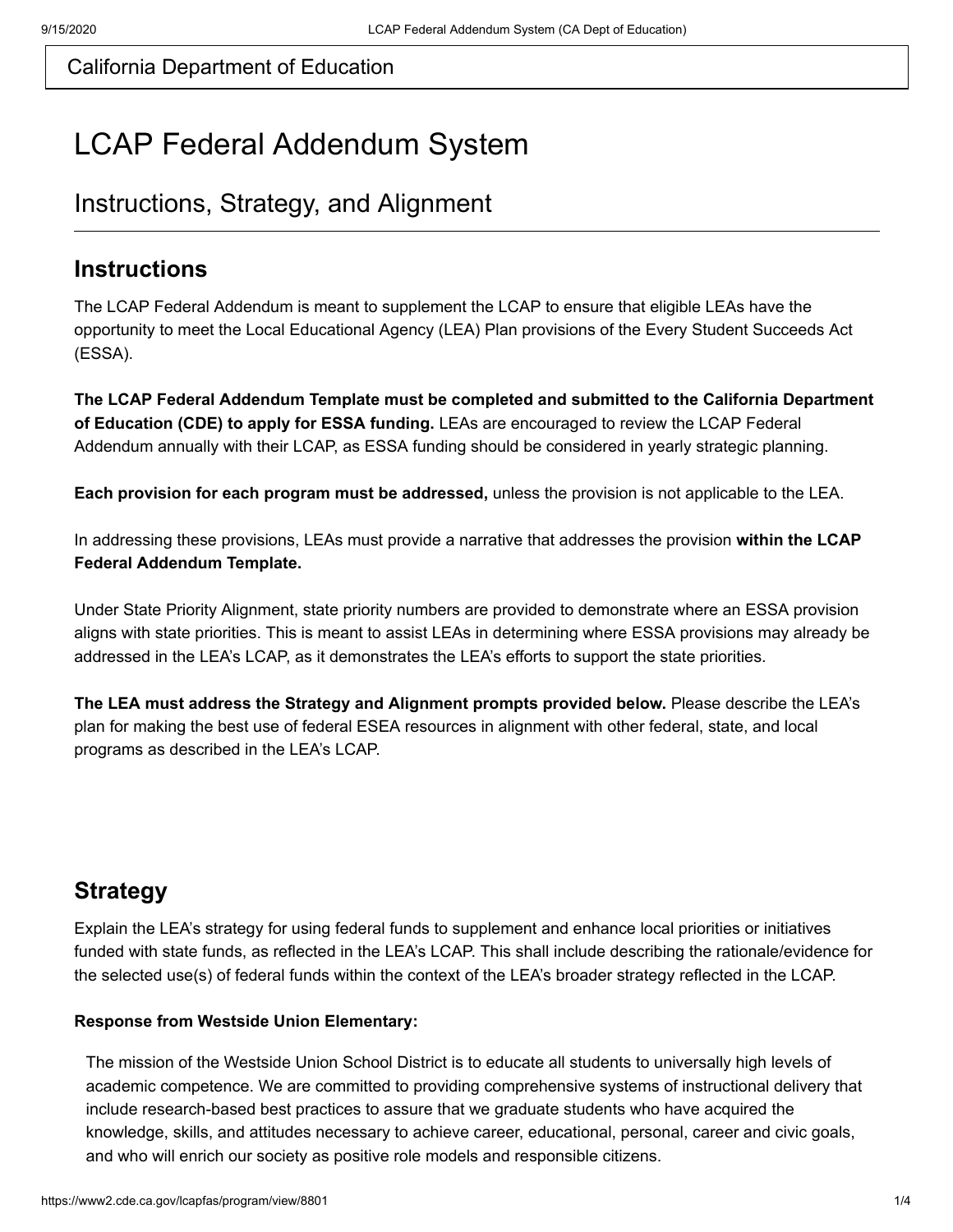The three goals of Westside's Local Control and Accountability Plan (listed below) support the district's mission and vision by outlining the actions and services necessary to continue building a strong core instructional program; providing the supports needed for all students to access that program; and supporting the social-emotional growth of our students.

Goal 1: Education for Life and Work: Ensure all students are well-equipped with the cognitive, linguistic, interpersonal, and intrapersonal skills necessary to be successful in a global society.

Goal 2: Access for All: Provide all students access to a high-quality instructional program and the researchbased supports necessary for them to engage fully and meaningfully with the program.

Goal 3: Active and Responsible Citizenship: Develop and implement programs that support students' academic, behavioral, and social-emotional growth and success.

Federal funding (Title I, Part A; Title II, Part A; Title III, and Title IV) is used to supplement the goals, actions, and services outlined in the LCAP by providing resources and supports necessary to help close achievement and opportunity gaps. A significant percentage of the district's federal funding is used at the site and district level to support comprehensive professional development, extended learning opportunities before and after the school day, and during intersessions for eligible students. Specific actions and services that are described in the LCAP include:

? Goal 1, Action 21 Employ a Director of Curriculum and Instruction and three full-time Curriculum Resource Teachers to support the delivery of highly effective first instruction, targeted/intentional use of data to drive instruction, and improving technology integration in the classroom. (Title II)

? Goal 2 Action 11 Provide professional development support in the areas of effective language support and accelerated language acquisition for English Learners for teachers, administrators, and classroom paraprofessionals, which includes the support for the English Language Leadership Team collaboration. (Title III)

? Goal 2, Action 12 Provide professional development and opportunities for collaboration for teachers of Long-term English Learners (LTELs) in high impact, intervention strategies (Title III).

? Goal 2 Action 13 Provide additional programs outside of the school day for EL students that promote language acquisition and vocabulary development, front loading concepts, and project design. (Title III)

? Goal 2 Action 18 Provide tutoring either before or after school at the school site that intentionally provides supplemental supports for academic language and content vocabulary for English Learners, which may include the participation of parents. (Title III)

? Goal 2 Action 19 Provide supplemental academic tutoring either before or after school designed to support underserved students. (Title I)

? Goal 2, Action 32 Increase parent outreach for parents of English Learners through cultural literacy programs such as Latino Literacy and local community workshops such as CABE. (Title III)

Federal funding (Title I, II, III) used at the district level has been integrated into the district's LCAP. Title IV funding will be integrated more fully during the next LCAP planning cycle. Use of federal funding at the district level is reviewed regularly with stakeholders at Superintendent's Advisory and DELAC. Site level use of funding is determined through an annual comprehensive needs assessment and reported in each site's School Plan for Student Achievement. Site level expenditures of federal funds, primarily Title I, are reviewed regularly by Educational Services staff members. All expenditures are approved by either the Director of Special Programs or the Assistant Superintendent of Educational services to ensure that funds are used appropriately, and more importantly, are used to enhance and support district initiatives for eligible students.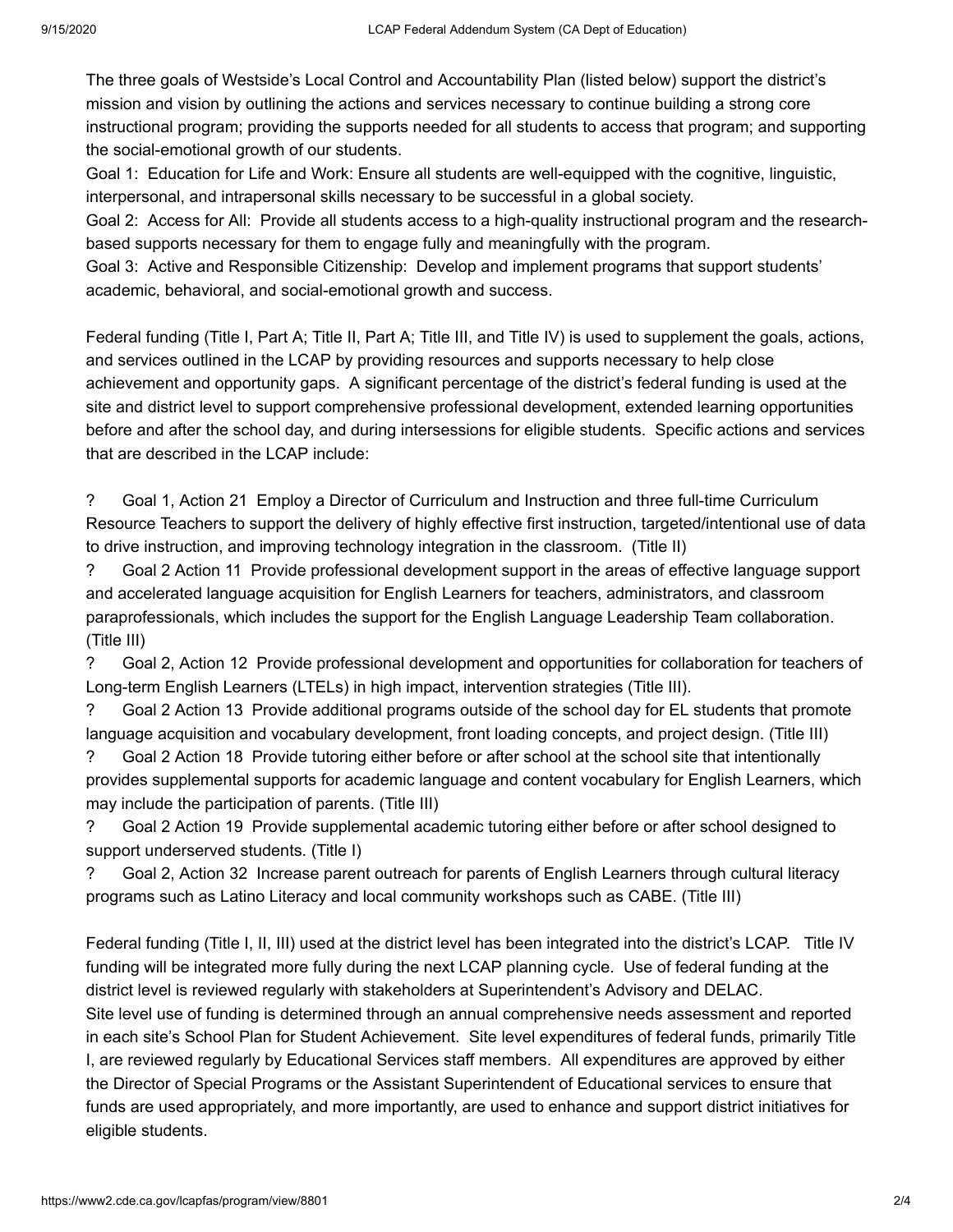#### **APPROVED BY CDE**

### **Alignment**

Describe the efforts that the LEA will take to align use of federal funds with activities funded by state and local funds and, as applicable, across different federal grant programs.

#### **Response from Westside Union Elementary:**

Westside's LCAP provides the blueprint for district efforts to continue to build and sustain a strong core instructional program and to provide the supports needed for all students to access that program. All school site goals ( as outlined in their School Plans for Student Achievement) have been aligned with the district's LCAP goals since the 2017-2018 school year. The goals and the actions and services which support them are revised annually based on data obtained from annual site and district needs assessments and feedback from stakeholder groups. The effective use of data, including the identification of high-leverage metrics, is a key goal at the Board, district, and site levels. Much of the district's federal funding supports building the capacity of district staff and stakeholders to use data effectively (Title I, II, III).

Training is provided annually by Educational Services staff members for all School Site Council members. The training addresses the guidelines, requirements, and best practices regarding the use of federal funds. The training also reviews LCAP goals, actions, and services. All School Site Council members, new and returning, are expected to attend this training. All School Plans for Student Achievement are reviewed annually by members of the Director of Special Programs and the Assistant Superintendent of Educational Services for alignment with the Board and district (LCAP) goals before they are approved by the Board of Trustees. Site administrators meet quarterly with the Directors of Special Programs and Fiscal Services to monitor SPSA implementation and the expenditure of funds. All expenditures that are included in the SPSAs are approved by the Director of Special Programs, the Assistant Superintendent of Educational Services and the Director of Fiscal Services before payment is made to ensure alignment with the LCAP and compliance with programmatic rules and guidelines.

Additionally, members of the Educational Services staff are supported in their efforts by the State and Federal Programs (SFP) team at the Los Angeles County Office of Education (LACOE). Consistent use of tools provided by LACOE's SFP, DocumentTracking, and TitleICrate assist staff members in monitoring alignment, appropriate use of funding, and fulfilling compliance guidelines and requirements.

#### **APPROVED BY CDE**

### **Instructions, Strategy, and Alignment Contact**

Identify the applicable program contact and their contact information in the fields below. The identified program contact will be notified of details related to submission, review, and approval of this section via email.

#### **Contact Name**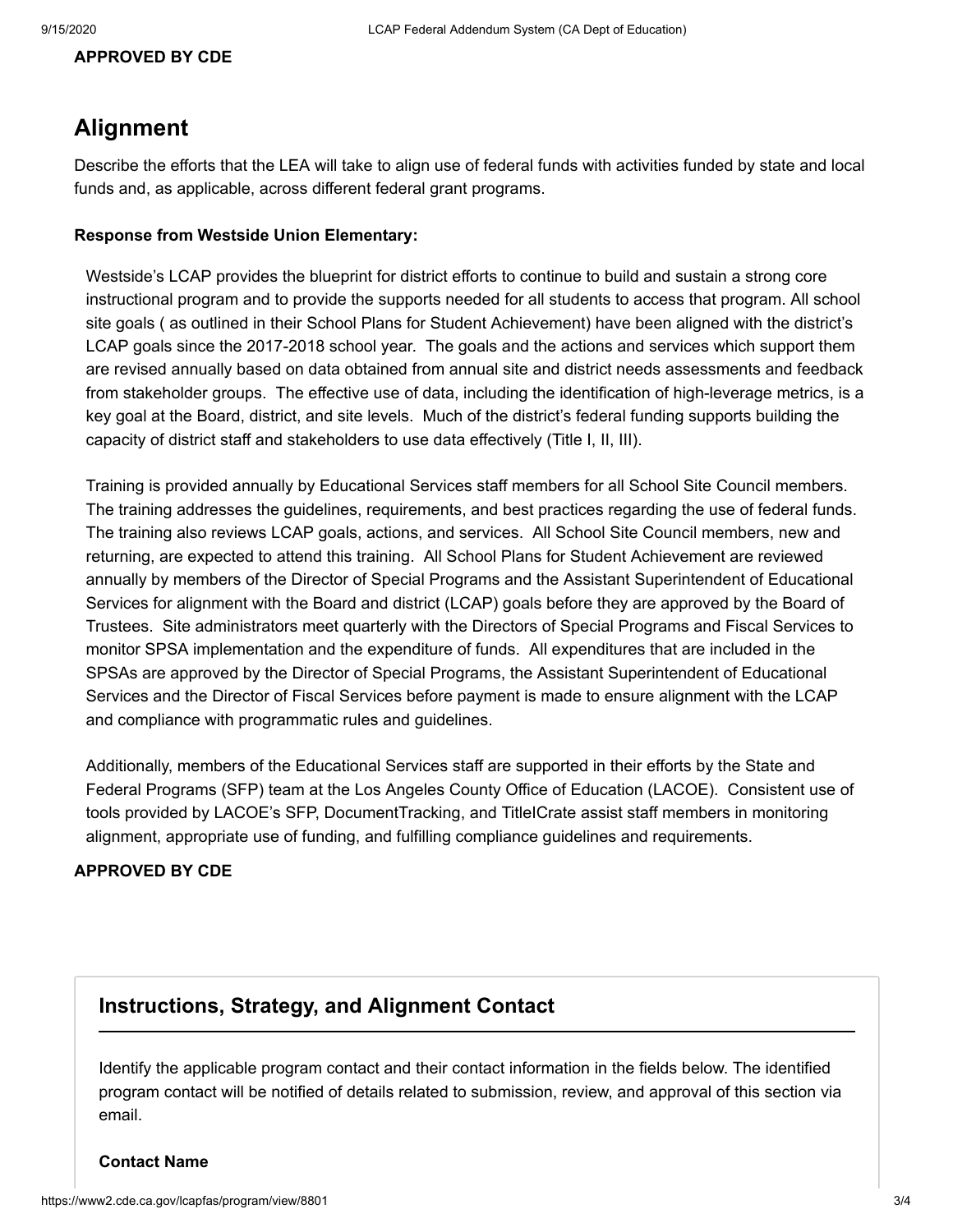| Marguerite Johnson            |
|-------------------------------|
| <b>Contact Phone</b>          |
| and Optional Extension        |
| 661-722-0716                  |
| 71139                         |
| <b>Contact Email</b>          |
| ma.johnson@westside.k12.ca.us |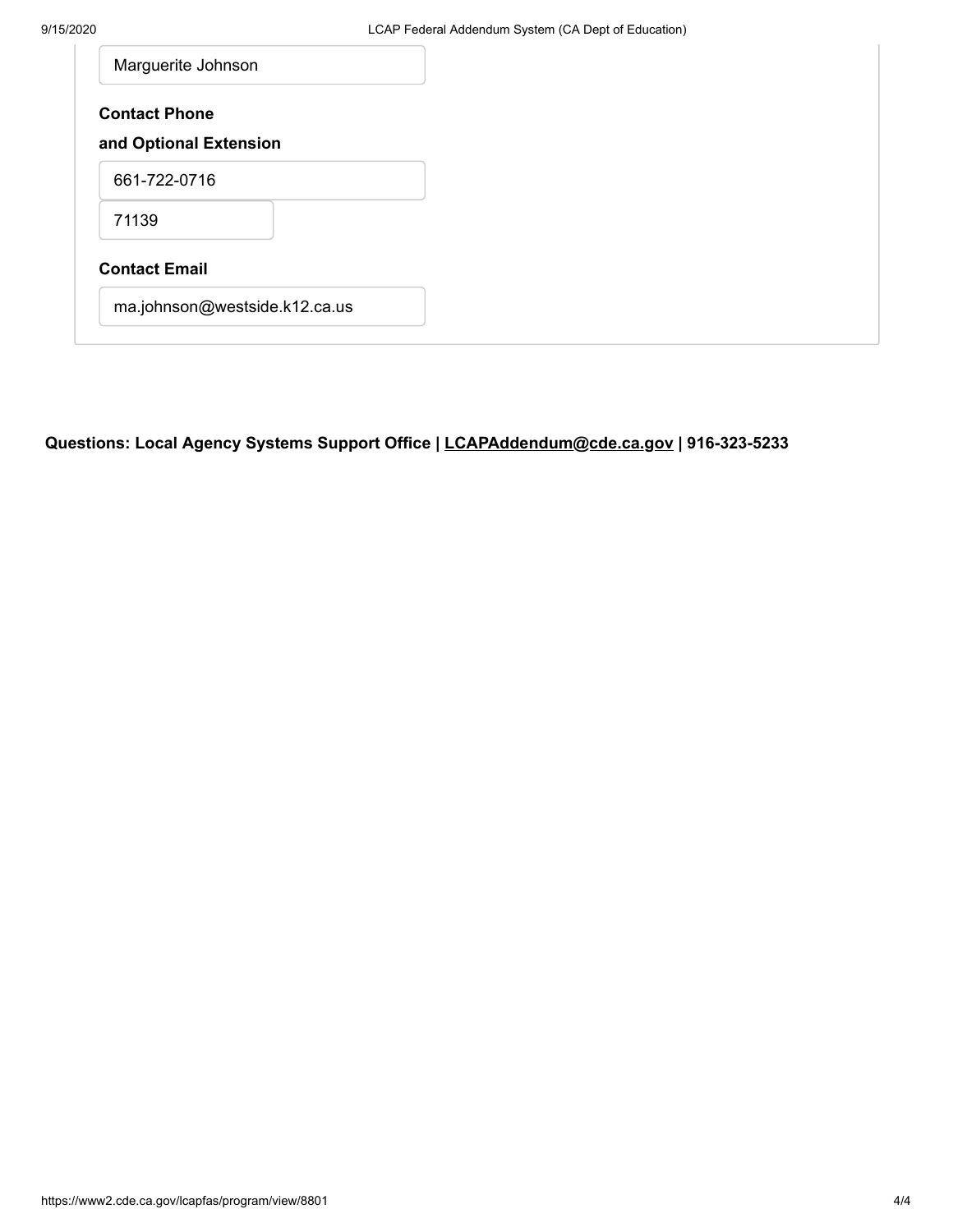# LCAP Federal Addendum System

Title I, Part A

### **Every Student Succeeds Act (ESSA) Provisions Not Addressed in the LCAP**

For the majority of LEAs, the ESSA provisions identified on this page do not align with state priorities. **Each provision identified on this page must be addressed**, unless the provision is not applicable to the LEA. If the provision is not applicable to the LEA, respond with "N/A".

The CDE emphasizes that the LCAP Federal Addendum should not drive LCAP development. ESSA funds are supplemental to state funds, just as the LCAP Federal Addendum supplements your LCAP. LEAs are encouraged to integrate their ESSA funds into their LCAP development as much as possible to promote strategic planning of all resources; however, this is not a requirement. In reviewing the LCAP Federal Addendum, CDE staff will evaluate the LEA's responses to the ESSA plan provisions. There is no standard length for the responses. LEAs will be asked to clarify insufficient responses during the review process.

To address these provisions, provide a narrative addressing each provision in the appropriate field below:

### **Parent and Family Engagement**

ESSA SECTIONS 1112(b)(3) and 1112(b)(7) Describe how the LEA will carry out its responsibility under Section 1111(d).

#### **Response from Westside Union Elementary:**

Building, nurturing, and sustaining strong, viable home-school connections and partnerships are important priorities for WUSD. Board Policy 6020, Parent Involvement, and its accompanying Administrative Regulation, outline the district's commitment to providing meaningful opportunities for parent involvement and engagement at both the site and district levels. The district's Parent Involvement Policy is reviewed, and revised if necessary, annually by Superintendent's Advisory. Each school site's Parent Involvement Policy and Home School Compact are reviewed and revised annually by the School Site Council. The district policy is included in the Annual Notification to Parents that is provided at the beginning of each school year or upon enrollment for families new to the district. The school site policy and compact are included in each school site's parent/student handbook and/or student planner, which are also distributed at the beginning of each school year.

All Title 1 Schools hold an annual meeting to inform parents of their school's participation in the program and the requirements associated with participation. Schools which have been identified for Targeted Assistance and Intervention will review their improvement plans with parents and communities and solicit feedback and input at their annual Title I meetings. (No WUSD schools have been identified for Comprehensive Support and Improvement.) Schools offer flexible times for the meeting and provide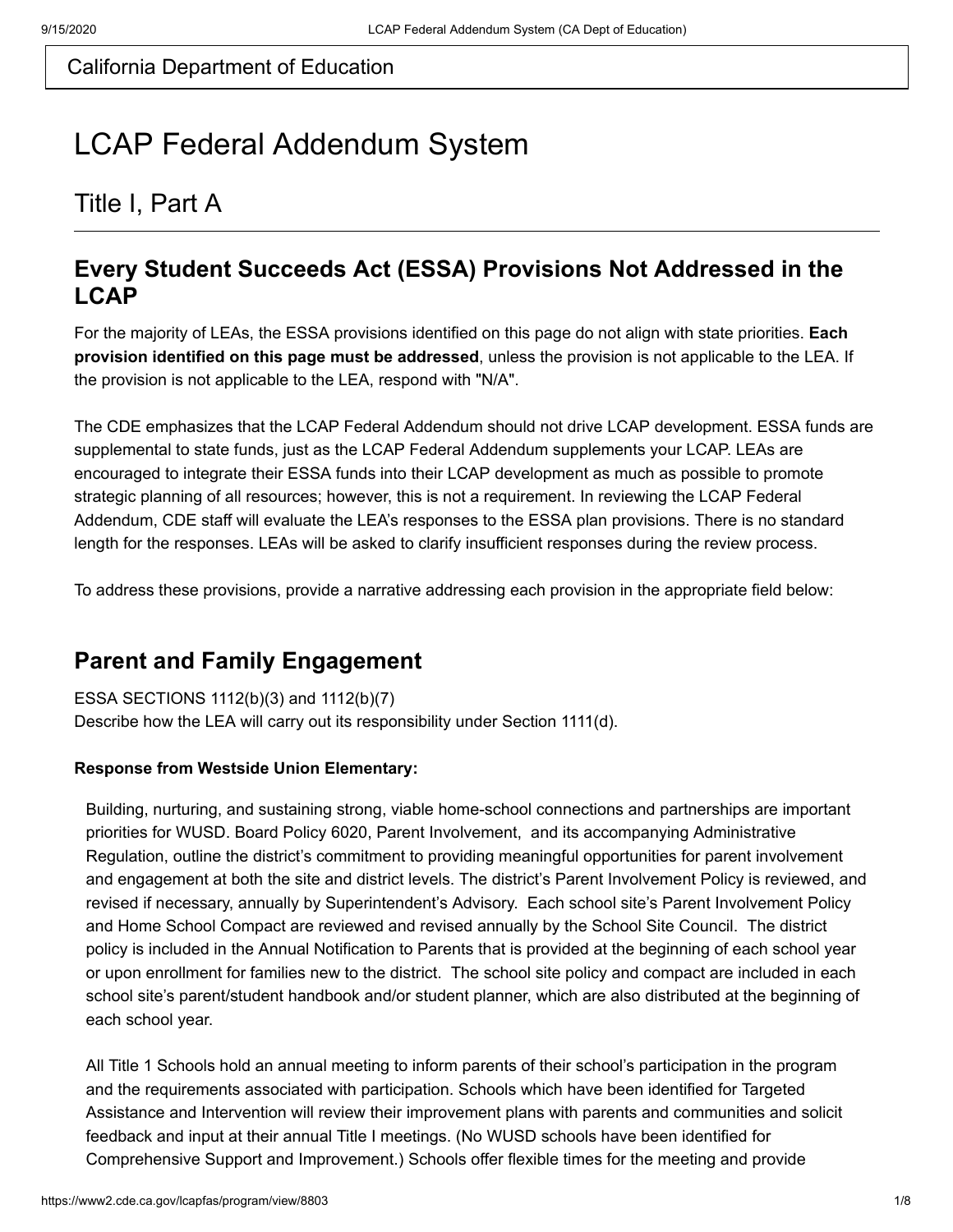translation services.

Principals and vice principals receive training annually on how to plan and implement effective parent involvement activities. Much of the training is provided by the Director of Special Programs. A variety of school level programs and activities exist including Family Literacy, Latino Literacy, Loving Solutions, AVID Family Nights, Family Science and Math Nights, Career Days, student performances, and sports events. Parent-teacher conferences are offered twice a year. Student recognition assemblies are held each semester. Title I funds are often used to host parent academies and parent nights to share information and strategies to support students academically. Childcare and translation support are provided when appropriate. Each year parents are surveyed districtwide to evaluate the effectiveness of school activities including identifying barriers to increase greater participation.

Shared leadership and decision-making occur through our district parent committees, Superintendent's Advisory and District English Learner Advisory with site leadership committees, School Site Council and English Learner Advisory. To ensure site councils and advisory groups understand their leadership roles, elected members receive training annually on roles and responsibilities, LCAP planning and input, school budgeting, and decision making. Staff are also trained on ways to effectively engage families and adequate resources are entitled to support parent engagement activities. All school sites receive no less than 1% of Title I parent involvement funding that is integrated into their School Plans for Student Achievement (SPSAs).

#### **APPROVED BY CDE**

Describe the strategy the LEA will use to implement effective parent and family engagement under Section 1116.

#### **Response from Westside Union Elementary:**

WUSD's Parent Involvement Policy is reviewed, and revised if necessary, annually by Superintendent's Advisory. The Advisory consists of Title I, English Learner, and foster parent representatives from each school site. The effectiveness of strategies in the Policy is evaluated during the LCAP Community Input sessions. The Policy is reviewed and revised, if necessary, at the September or October Advisory meeting. Each school site's Parent Involvement Policy and Home School Compact are reviewed and revised annually as part of its comprehensive needs assessment by the School Site Council. The district policy is included in the Annual Notification to Parents that is provided at the beginning of each school year or upon enrollment for families new to the district. The school site policy and compact are included in each school site's parent/student handbook and/or student planner, distributed at the beginning of each school year. WUSD's LCAP includes several actions/services that assist parents in understanding State standards and assessments, monitor their child's progress and work with teachers to improve their child's achievement. Goal 1, Action 19 provides workshops for parents and guardians to familiarize them with the state content standards and district adopted curriculum. Several actions in Goal 2 aid, including:

Action 14 Provide quarterly updates on the academic progress of RFEP students to teachers and parents at parent-teacher conferences and through progress reports

Action 22 Increase parent computer literacy for low income, foster, and English Learner families by providing workshops on computer use, educational computer software, web-based curricular resources, and digital citizenship

· Action 23 Increase student and parent access to technology by staffing computer labs before and/or after school to assist with online supports, homework help, and parent computer literacy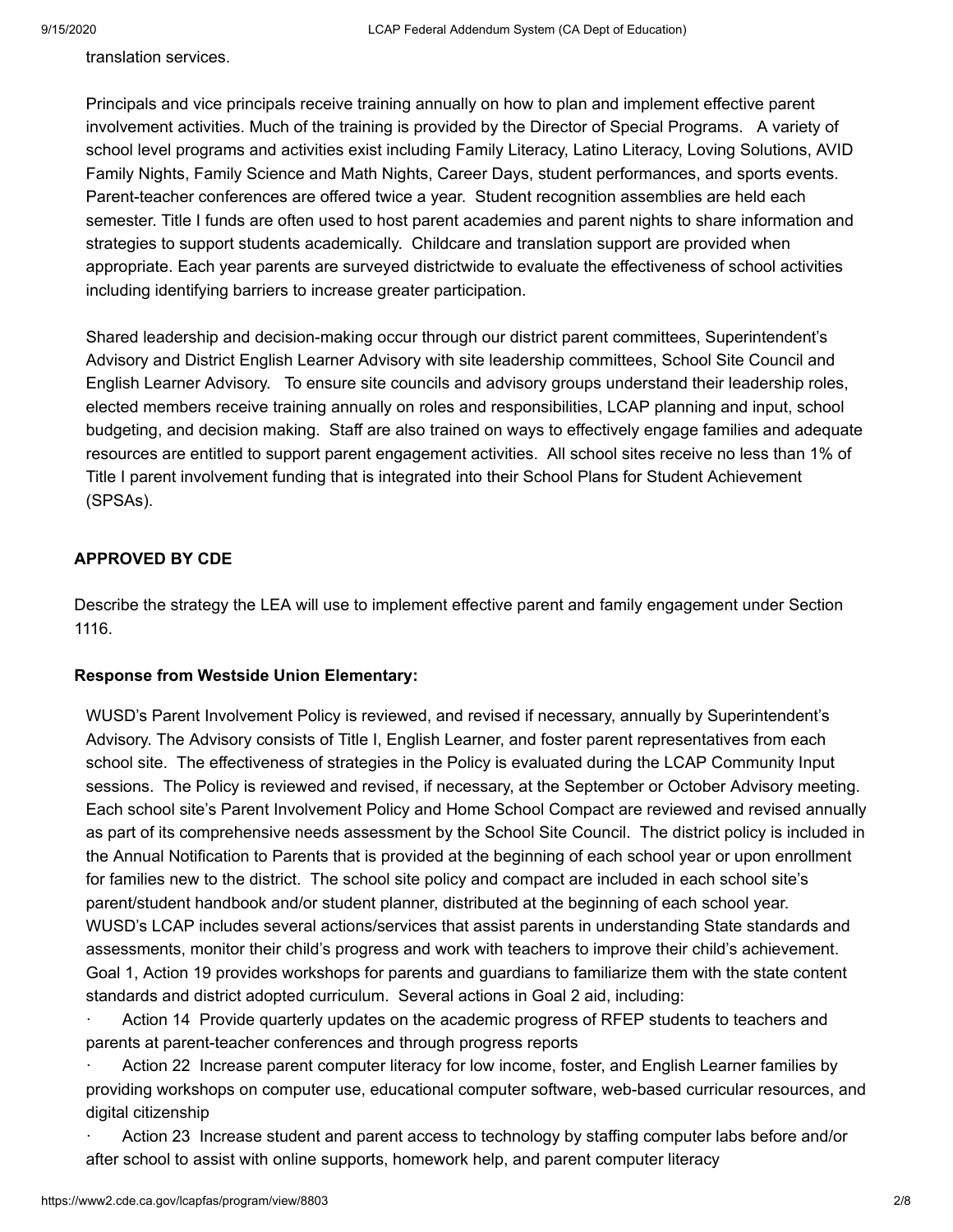Action 24 Provide workshops for parents of low income, English Learner, and foster students to familiarize them with motivational and instructional strategies to promote their students' academic success

Action 25 Conduct mandatory bi-annual parent-teacher conferences for English Learners, foster, atrisk RFEP, and low-income students

Action 32 Increase parent outreach for parents of English Learners through cultural literacy programs such as Latino Literacy and local community workshops such as CABE

The Director of Special Programs conducts training annually for site administrators and teachers on how to plan and implement effective parent involvement activities. A variety of school-level programs and activities exist including Family Literacy, Latino Literacy, Loving Solutions, AVID Family Nights, Family Science and Math Nights, Career Days, student performances, and sports events. Parent-teacher conferences are offered twice a year. Student recognition assemblies are held each semester. Title I funds are often used to host parent academies and parent nights to share information and strategies to support students academically. Childcare and translation support are provided when appropriate. Each year parents are surveyed districtwide to evaluate the effectiveness of school activities including identifying barriers to increase greater participation.

Committed to facilitating and nurturing parent access to programs, activities, and supports, the district provides several supports to minimize barriers to meaningful parent engagement such as:

• Translation services, including sign language, that provide translators to attend activities with parents. The district also contracts with a service to provide written translations as needed.

• Utilization of a variety of tools to notify parents of training and meetings including flyers, email, texts, and a variety of social media platforms.

Staff support for parents of migratory students who will be away from school for extended periods of time including meeting with parents before and after the extended absence to review student reports, assess the current level of student achievement, and to discuss resources and supports available to ease student transition back into school programs.

• Participation in the Antelope Valley Migrant Education Program Consortium provides a host of support services for migratory students and their families to assist in overcoming the host of barriers they face.

Title 1 Schools hold an annual meeting to inform parents of their school's participation in the program and the requirements associated with participation. Schools identified for Targeted Assistance and Intervention will review their improvement plans with parents and communities and solicit feedback and input at their annual Title I meetings beginning in the 2019-2020 school year. (No WUSD schools have been identified for Comprehensive Support and Improvement.) Schools offer flexible times for the meeting and provide translation services.

#### **APPROVED BY CDE**

## **Schoolwide Programs, Targeted Support Programs, and Programs for Neglected or Delinquent Children**

#### ESSA SECTIONS 1112(b)(5) and 1112(b)(9)

Describe, in general, the nature of the programs to be conducted by the LEA's schools under sections 1114 and 1115 and, where appropriate, educational services outside such schools for children living in local institutions for neglected or delinquent children, and for neglected and delinquent children in community day school programs.

#### **Response from Westside Union Elementary:**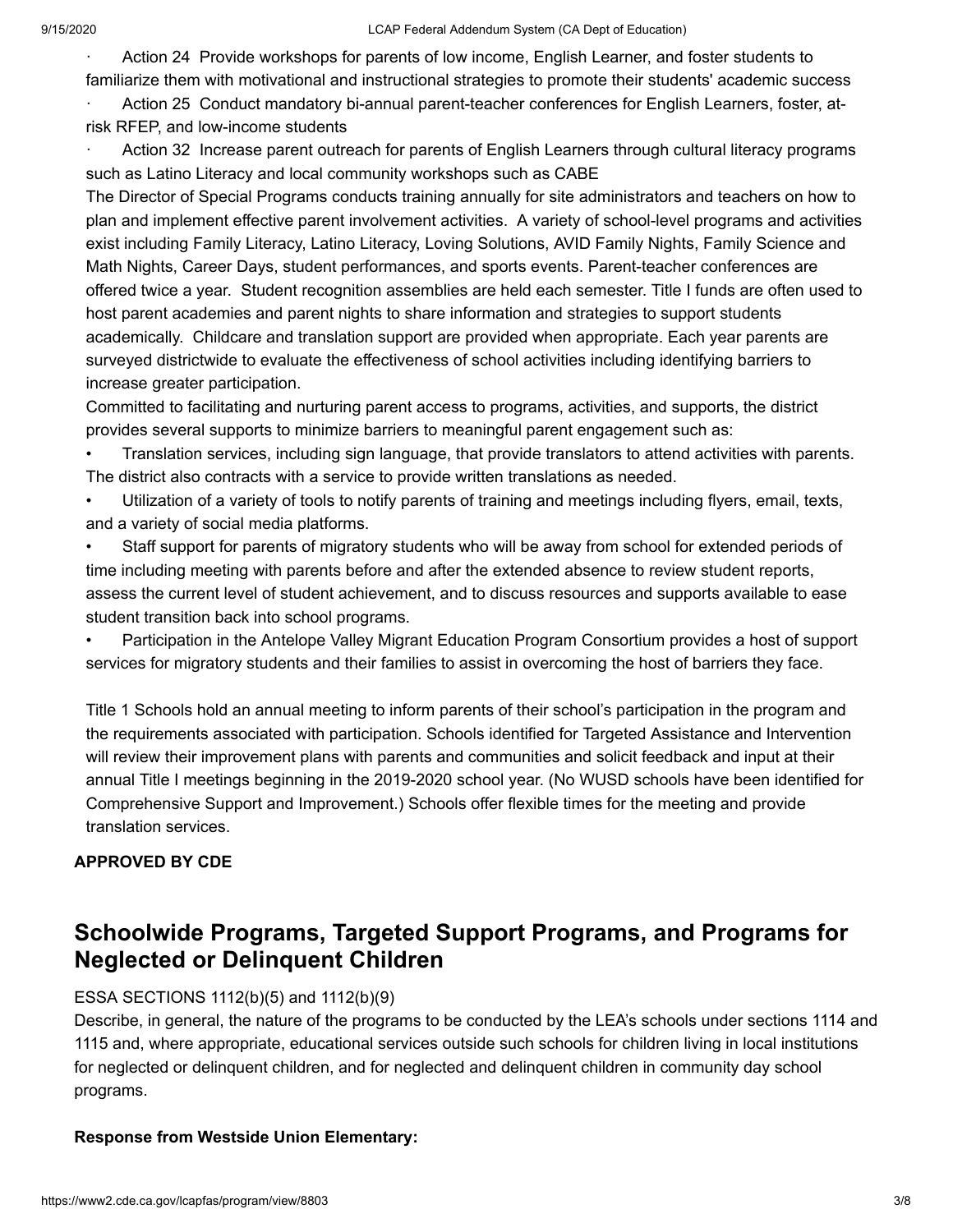Ten of WUSD's twelve schools receive Title I am funding. Four operate schoolwide programs; eight operate targeted assisted programs. All ten Title I programs meet federal guidelines. Each has a parent involvement policy and a home-school compact. Each holds an Annual Title I meeting and each conducts a comprehensive needs assessment annually to guide and inform revision of its School Plan. Decisions regarding expenditure of Title I funds are made by properly constituted School Site Councils (SSC). SSC members receive annual training regarding their roles and responsibilities. To facilitate alignment between site and district programs and initiatives, the training also includes discussion district programs.

Title 1 expenditures are tied to actions and services designed to address the needs of those students at risk of not meeting academic standards by: increasing the amount and quality of learning time; providing access to improved instructional strategies and materials; providing enriched and/or accelerated curriculum; increased access to educational technology; providing opportunities for staff collaboration and/or development and address the needs of those at risk of not meeting academic standards. At four of the ten sites, Title I funding is also used to hire instructional support staff, most often paraprofessionals who work with students in small groups or 1-on-1 under the direct supervision of the classroom teacher. One of the four sites uses a portion of its Title I to hire a part-time certificated reading specialist who works with students in small groups.

WUSD does not combine funding under SWP but does coordinate services and programs from multiple funding resources. Federal funding is used at the site and district levels to meet the needs of high priority subgroups (Socio-Economically Disadvantaged, English Learners, Homeless, and Foster Youth). Categorical allocations are made to sites based on a per pupil allocation, with additional funding given to sites that justify the purpose and need to supplement instructional materials, academic interventions, and enrichment activities. All allocations reflected in the SPSAs are reviewed regularly by the Directors of Special Programs and Fiscals Services to ensure proper use of funds and compliance to program guidelines.

#### **APPROVED BY CDE**

#### **Address the ESSA provision:**

SWP: Describe SWP here, if SWP does not exist type "N/A"

TAS: Describe TAS program here, if TAS program does not exist type "N/A"

Neglected or delinquent: Describe the educational services for neglected or delinquent children, if a Title I, Part A neglected or delinquent reservation does not exist type "N/A"

Save All and Continue

Describe how teachers and school leaders, in consultation with parents, administrators, paraprofessionals, and specialized instructional support personnel, in schools operating a targeted assistance school program under Section 1115, will identify the eligible children most in need of services under this part.

#### **Response from Westside Union Elementary:**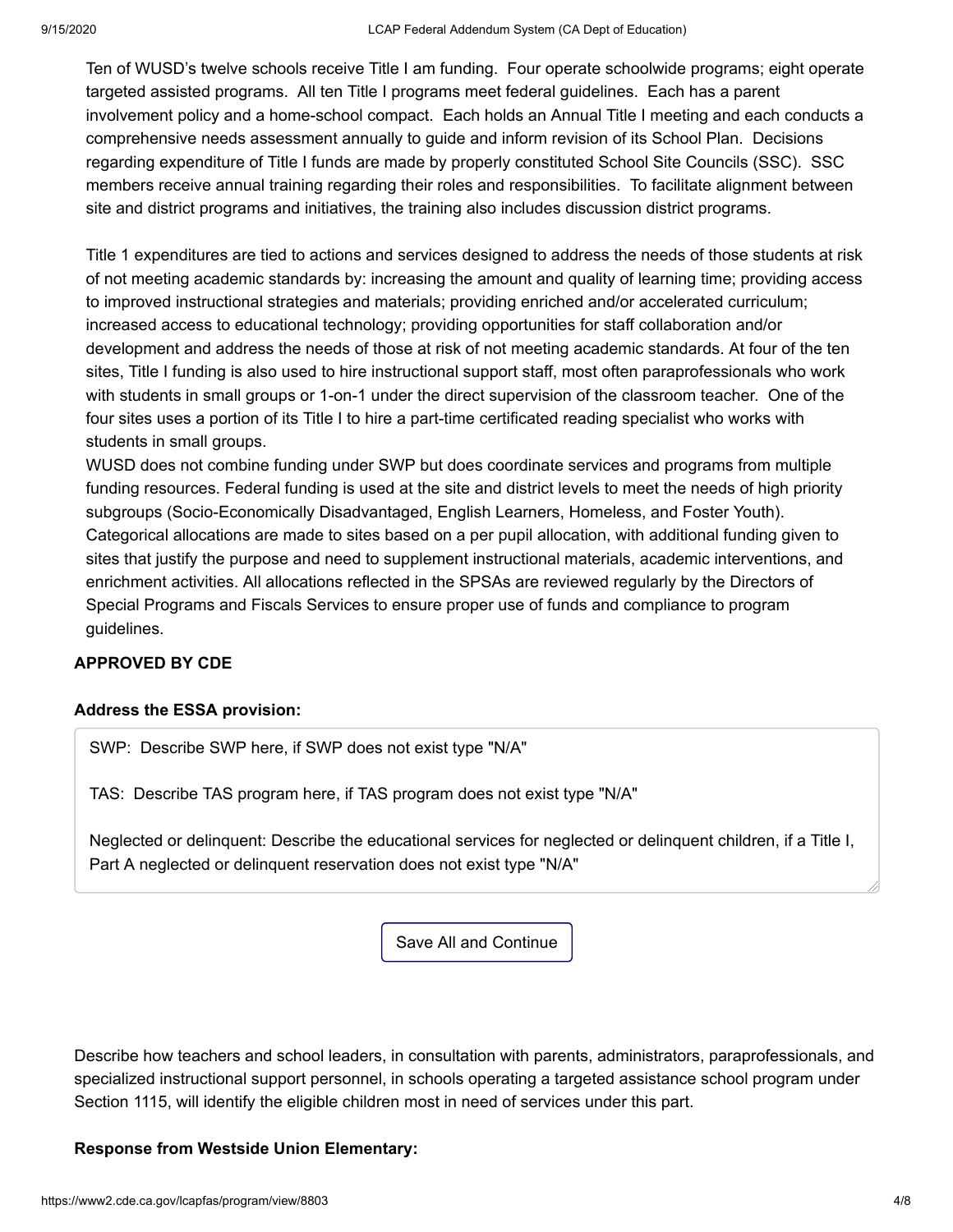Teachers and site administrators at those schools operating a targeted assistance program will identify students at risk of not meeting grade level expectations through a review of their CAASPP scores (if available),NWEA Map growth assessment results, grades, and data from parent/teacher observations. A reverse ranking tool completed by the teachers in grades K-2 provides additional data used to identify primary students.

#### **APPROVED BY CDE**

### **Homeless Children and Youth Services**

#### ESSA SECTION 1112(b)(6)

Describe the services the LEA will provide homeless children and youths, including services provided with funds reserved under Section 1113(c)(3)(A), to support the enrollment, attendance, and success of homeless children and youths, in coordination with the services the LEA is providing under the McKinney-Vento Homeless Assistance Act (42 United States Code 11301 et seq.).

#### **Response from Westside Union Elementary:**

#### Original Response

The Director of Support Services serves as Westside's Homeless Liaison and is responsible for ensuring compliance and coordination of services for homeless children and youth. He works closely with the Director of Special Programs. The Director receives annual training and attends LACOE's Child Welfare and Attendance meetings to keep abreast of changes in legislation impacting homeless students and to receive updates on available community resources and services. The Director of Support Services provides McKinney-Vento compliance training to site administrators, office staff members, and counselors each year. Each week the site administrators and teachers receive an updated list of homeless students.

School counselors receive regular updates on homeless students at their sites. They work closely with families to help them connect with community resources and support. Counselors check in regularly with homeless students to ensure support in additional academic and or social-emotional support they might need.

The district provides homeless students with basic school supplies and backpacks as needed. Bus passes are provided as needed. PTAs and PTSAs provide a school T-shirt. Homeless students receive priority placement in all extended learning programs, such as after-school tutoring or intersession school. Board Policy 6173, Education for Homeless Children, and the accompanying Administrative Regulation outline the district's commitment to providing a stable educational experience for homeless students.

#### Revised Response

Board Policy 6173, Education for Homeless Children, and the accompanying Administrative Regulation outline the district's commitment to providing a stable educational experience for homeless students.

The Director of Support Services serves as Westside's Homeless Liaison and is responsible for ensuring compliance and coordination of services for homeless children and youth. He works closely with the Director of Special Programs. The Director receives annual training and attends LACOE's Child Welfare and Attendance meetings to keep abreast of changes in legislation impacting homeless students and to receive updates on available community resources and services. The Director of Support Services provides McKinney-Vento compliance training to site administrators, office staff members, and counselors each year.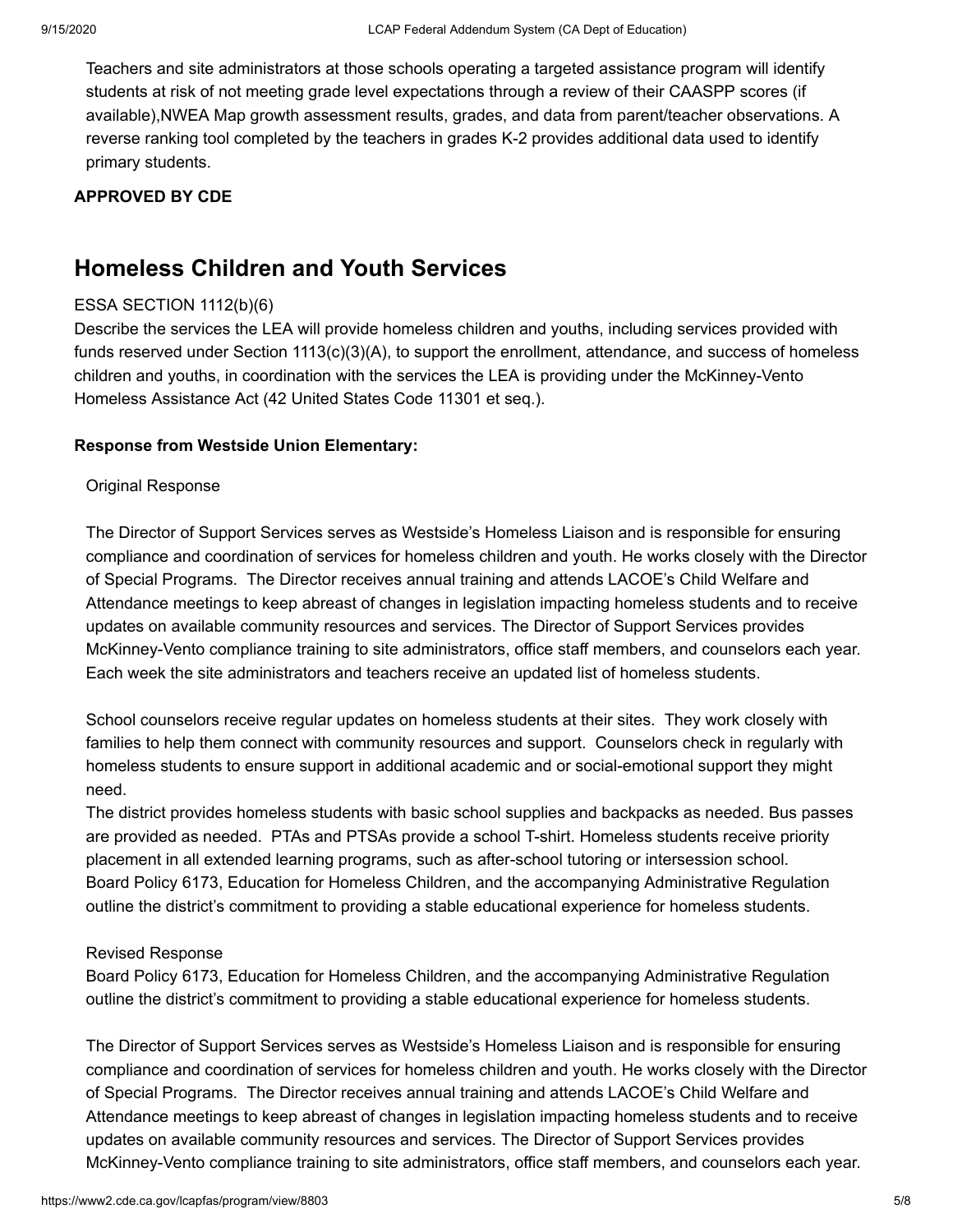Each week the site administrators and teachers receive an updated list of homeless students. School counselors receive regular updates on homeless students at their sites. They work closely with families to help them connect with community resources and support. Counselors check in regularly with homeless students to ensure support in additional academic and or social-emotional support they might need.

The district uses its homeless education reservation funds to provide bus passes and travel vouchers as well as backpacks and basic school supplies. PTAs and PTSAs provide school spirt T-shirts. Homeless students receive priority placement in all extended learning programs, such as after-school tutoring or intersession school. LCFF funding is used to cover expenses related to extended learning programs.

#### **APPROVED BY CDE**

## **Student Transitions**

#### ESSA SECTIONS 1112(b)(8) and 1112(b)(10) (A–B)

Describe, if applicable, how the LEA will support, coordinate, and integrate services provided under this part with early childhood education programs at the LEA or individual school level, including plans for the transition of participants in such programs to local elementary school programs.

#### **Response from Westside Union Elementary:**

Westside supports students and parents during transition periods in a variety of ways. The district offers one Special Day Class Preschool program. Transition IEPs are held each spring to determine the most appropriate placement for students who are either "transitioning or aging out" of the program. Representatives of each student's new school attend the IEP meeting and parents are encouraged to visit the new school. Each summer, the district operates a 3-day Kinder Camp (LCAP Goal 2, Action 17) for all incoming Kindergarteners (and their parents), particularly those students who have not had any school experience, are English Language Learners, or Foster students. Kinder Camp provides new Kinders and their parents to become familiar with their new schools and their new school's rules and procedures. Each elementary site hosts a Kindergarten Round-Up event each April or May to share orientation information and help families better prepare for their child to transition to Kindergarten.

Childcare is provided and translation services are available at all parent events when needed.

#### **APPROVED BY CDE**

Describe, if applicable, how the LEA will implement strategies to facilitate effective transitions for students from middle grades to high school and from high school to postsecondary education including:

- A. through coordination with institutions of higher education, employers, and other local partners; and
- B. through increased student access to early college high school or dual or concurrent enrollment opportunities, or career counseling to identify student interests and skills.

#### **Response from Westside Union Elementary:**

Westside supports students and parents during transition periods in a variety of ways.

Middle schools host Open Houses each March to provide prospective middle schoolers and their families the opportunity to visit their new school, preview extracurricular clubs and activities and meet their prospective teachers.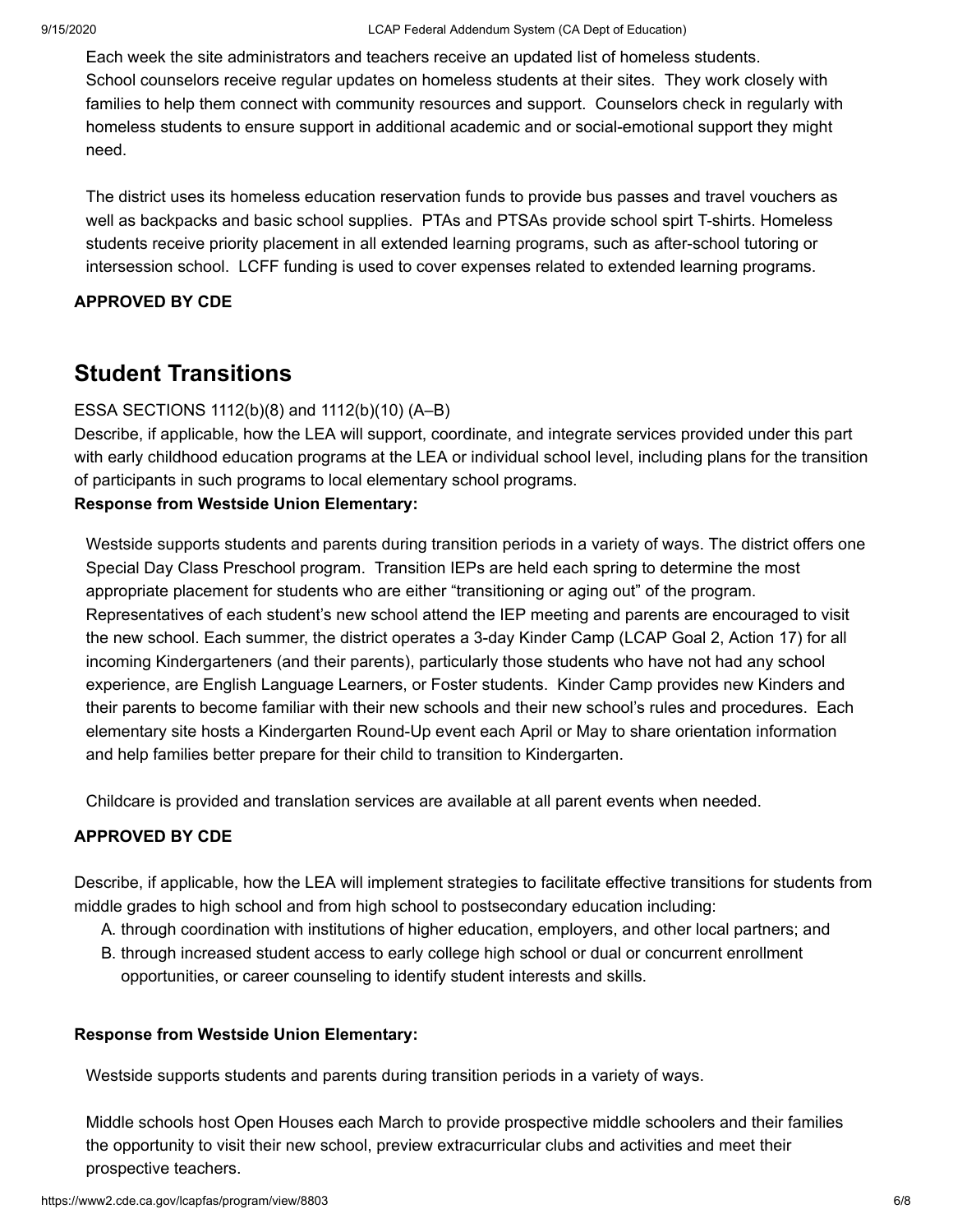All middle schools in the Antelope Valley feed into one high school district, the Antelope Valley Union High School District. Middle school site administrators and counselors work with their feeder high school(s) to facilitate placement of the 8th graders into appropriate courses and programs for their freshman year. Teams from the feeder high school(s) bring their 'traveling road shows' to the middle schools to inform the middle schoolers about the opportunities available to them in high school. Most middle schoolers complete the necessary high school ELA and mathematics placement exams at the middle school in May. Data from the placement exams as well as state and district assessments are shared with members of the high school district. Additionally, all 8th graders take the PSAT in the fall of their 8th grade year (LCAP Goal 2, Action 5). This data is also available to be shared with the high school district if the student and parent choose to do so.

Additionally, each spring the high school district hosts several parent education nights about high school and college readiness in order to assist parents in supporting their child's future. Middle school parents are encouraged to attend these events.

Childcare is provided and translation services are available at all parent events when needed.

#### **APPROVED BY CDE**

### **Additional Information Regarding Use of Funds Under this Part**

#### ESSA SECTION 1112(b)(13) (A–B)

Provide any other information on how the LEA proposes to use funds to meet the purposes of this part, and that the LEA determines appropriate to provide, which may include how the LEA will:

- A. assist schools in identifying and serving gifted and talented students; and
- B. assist schools in developing effective school library programs to provide students an opportunity to develop digital literacy skills and improve academic achievement.

#### **Response from Westside Union Elementary:**

NA

#### **APPROVED BY CDE**

### **Title I, Part A Contact**

Identify the applicable program contact and their contact information in the fields below. The identified program contact will be notified of details related to submission, review, and approval of this section via email.

#### **Contact Name**

Kristin Gellinck-Frye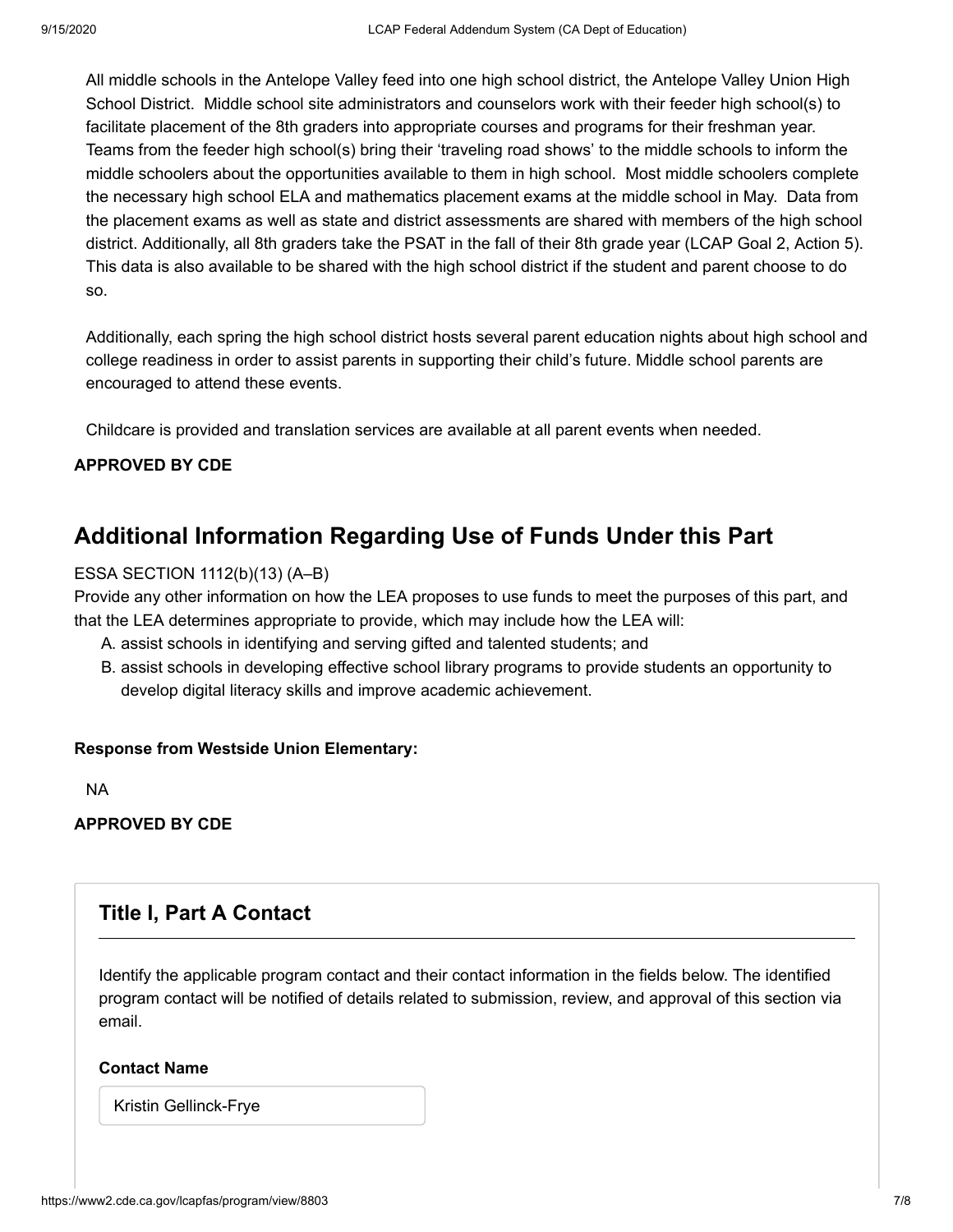| <b>Contact Phone</b>               |  |  |
|------------------------------------|--|--|
| and Optional Extension             |  |  |
| 661-722-0716                       |  |  |
| 75305                              |  |  |
| <b>Contact Email</b>               |  |  |
| k.gellinck-frye@westside.k12.ca.us |  |  |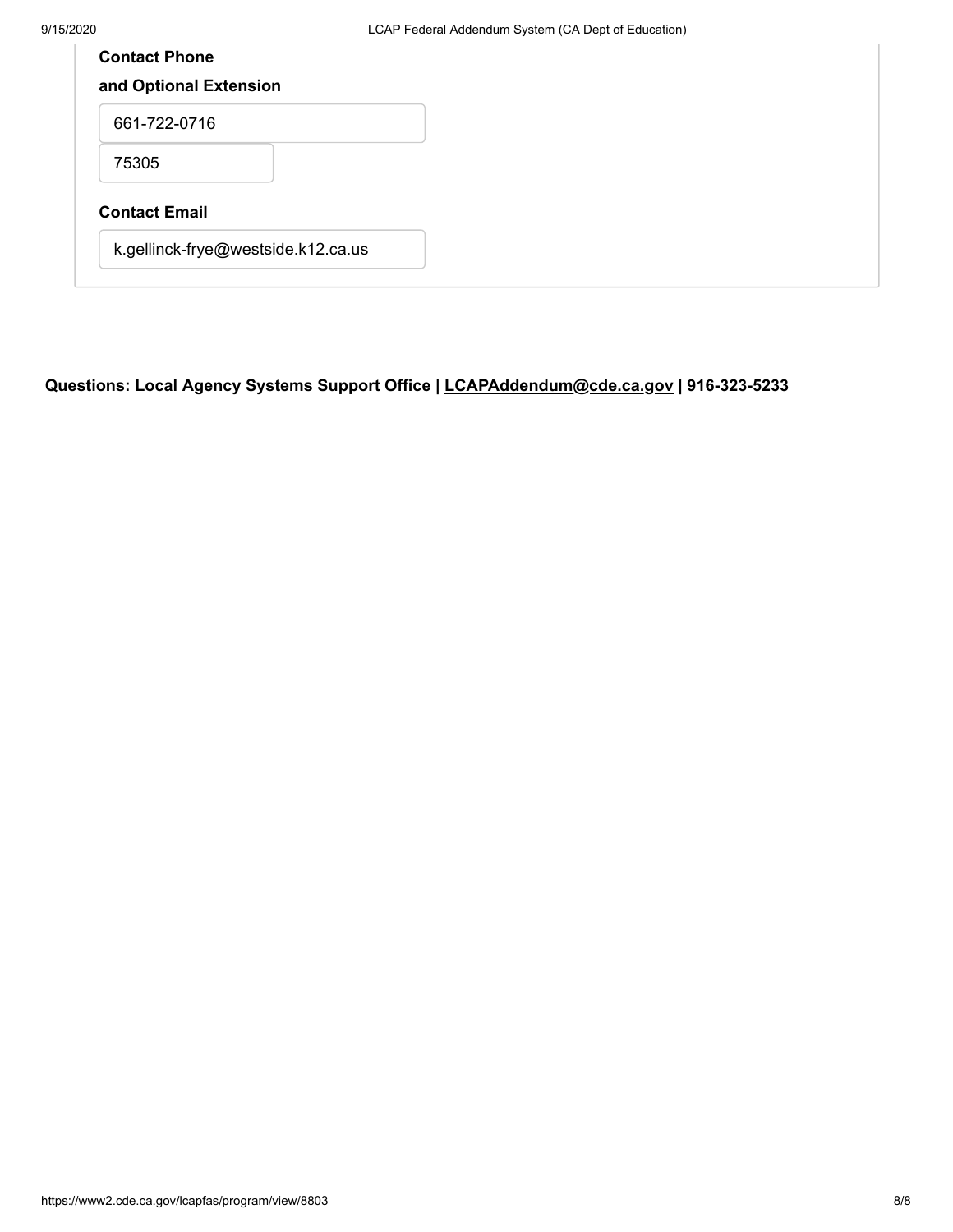# LCAP Federal Addendum System

# Title I, Part A, Educator Equity

### **Every Student Succeeds Act (ESSA) Provisions Not Addressed in the LCAP**

For the majority of LEAs, the ESSA provisions identified on this page do not align with state priorities. **Each provision identified on this page must be addressed**, unless the provision is not applicable to the LEA. If the provision is not applicable to the LEA, respond with "N/A".

The CDE emphasizes that the LCAP Federal Addendum should not drive LCAP development. ESSA funds are supplemental to state funds, just as the LCAP Federal Addendum supplements your LCAP. LEAs are encouraged to integrate their ESSA funds into their LCAP development as much as possible to promote strategic planning of all resources; however, this is not a requirement. In reviewing the LCAP Federal Addendum, CDE staff will evaluate the LEA's responses to the ESSA plan provisions. There is no standard length for the responses. LEAs will be asked to clarify insufficient responses during the review process.

To address these provisions, provide a narrative addressing each provision in the appropriate field below:

# **Educator Equity**

#### ESSA SECTION 1112(b)(2)

Describe how the LEA will identify and address, as required under State plans as described in Section 1111(g) (1)(B), any disparities that result in low-income students and minority students being taught at higher rates than other students by ineffective, inexperienced, or out-of-field teachers.

#### **Response from Westside Union Elementary:**

To identify potential disparities that might result in low-income and minority students being taught at higher rates than other students by inexperienced, staff completed the PEAT tables provided the CDE. Student data used to populate the tables were collected from CALPADS (reports 1.3 and 1.17). Data regarding teachers' credentialing status was gathered from both CALPADS and the district's Human Resources databases.

Currently, Westside has no "ineffective", "mis-assigned", or "out-of-field" teachers. All teachers possess the appropriate credential, permit or waiver for the position to which they are assigned. The district does, however, have a significant number of "inexperienced" teachers. Westside finds itself in the midst of the "perfect storm": increasing numbers of Westside teachers eligible for retirement, a significant teacher shortage and increasing student enrollment.

Breakdown by School of Inexperienced Teachers, Low Income, Minority Enrollment:

Anaverde Hills: 59%low income; 80%minority; 52% inexperienced

Cottonwood: 67%low income; 71%minority;47% inexperienced

Del Sur: 51%low income; 52%minority; 24% inexperienced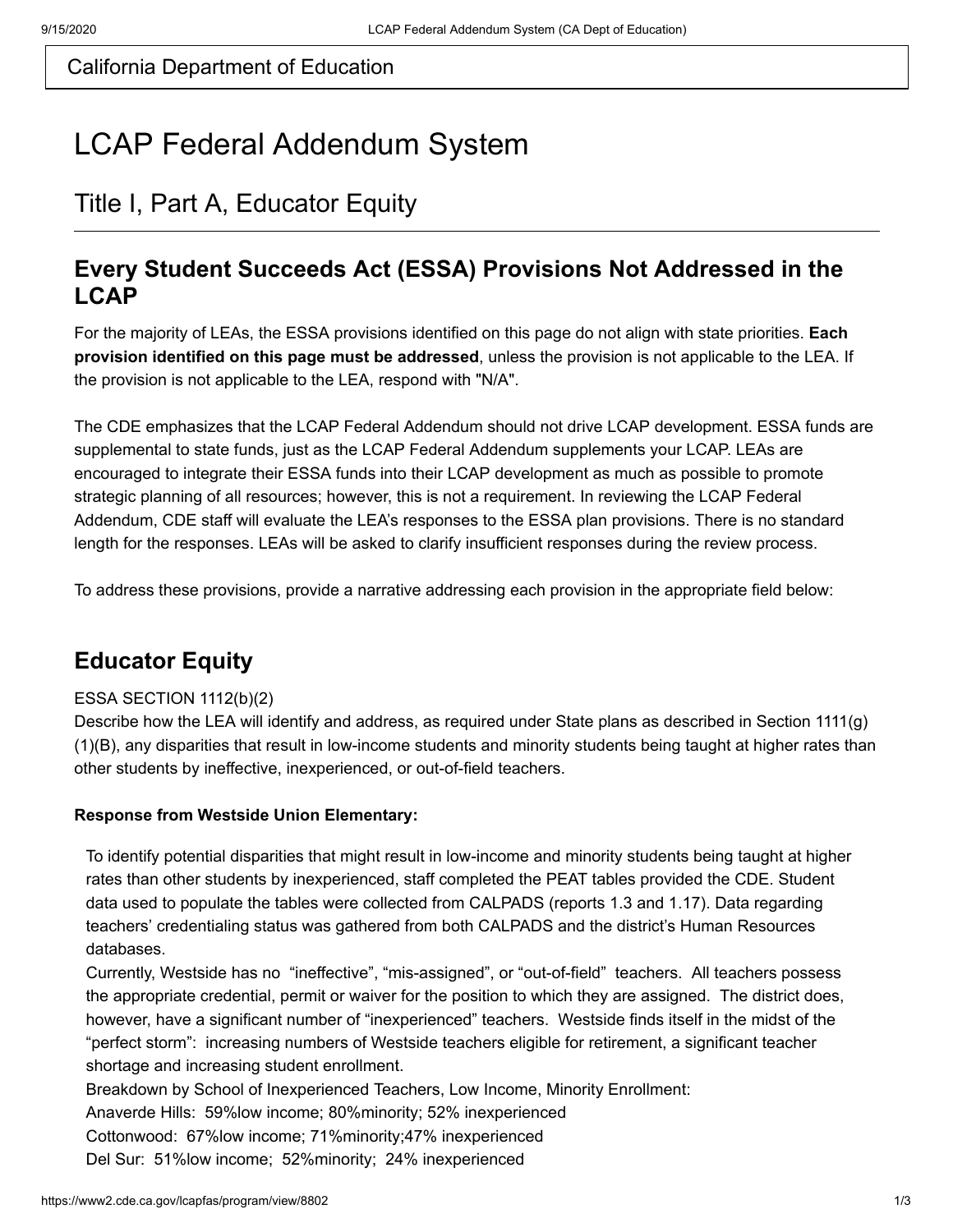Esperanza: 54%low income; 64%minority; 44% inexperienced Gregg Anderson: 25%low income; 46%minority; 9% inexperienced Leona Valley: 26%low income; 30%minority; 0% inexperienced Quartz Hill: 62%low income; 61%minority; 26% inexperienced Rancho Vista: 49%low income; 61%minority; 34% inexperienced Sundown: 54%low income; 64%minority; 31% inexperienced Valley View: 74%low income; 62%minority; 33% inexperienced Hillview: 46%low income; 66%minority; 20% inexperienced Joe Walker: 48%low income; 57%minority;8% inexperienced Are minority students taught at higher rates than other students by inexperienced teachers? There is some

evidence that minority students being taught at slightly higher rates than other students by inexperienced teachers. The average percentage of inexperienced teachers at the elementary schools with the highest percentage of inexperienced teachers (Anaverde Hills, Cottonwood) also have the highest rates of minority students (80%,71%). At the two middle schools, however, the school with the highest percentage of inexperienced teachers (Hillview) also had the highest percentage of minority students (66% v 58%). The pattern is not quite as clear at the remaining elementary sites.

Are low-income students taught at higher rates than other students by inexperienced teachers? No. There is no clear pattern suggesting that low-income students are taught at higher rates than other students by inexperienced teachers. The average percentage of inexperienced teachers at the district's 10 elementary sites is 32% with percentages ranging from 0% to 52%. The school (Leona Valley) with no inexperienced teachers has only 90 students and 4 teachers. The school (Gregg Anderson) with the second-lowest rate of inexperienced teachers (9%) is a school of choice. When the school opened 5 years ago, per agreement with the teachers' association, the school was staffed based on seniority. When these two schools are removed from the group, the three schools (Valley View, Cottonwood, Quartz Hill) with the highest percentages of low-income students have the lowest percentages of inexperienced teachers (33%,47%, 26%).

At the district's two middle schools ( Hillview and Joe Walker) an average of 14% of teachers is inexperienced. The highest percentage of inexperienced teachers are found at the middle school (Hillview) with the lowest percentage of low-income students.

To identify strategies to address potential equity gaps, these data (comparability calculations and the CDE PEAT tables) were shared with a focus group consisting of parents, members of New Teacher Support, Human Resources, site administrators, and members of Educational Services. The group met in April, May and June 2019. The group's first meeting was devoted to reviewing ESSA requirements regarding Educator Equity and hiring practices and trends in the district, state, and nation. At the second and third meetings the group discussed district practices currently in place to mitigate the teacher shortage; address potential equity gaps; and provide meaningful support for the large number of inexperienced teachers being hired as well as strategies that the district might consider in the future.

To address the potential disparities Westside will continue to:

• monitor the composition of staff at each site to ensure the greatest balance of experienced to inexperienced staff possible

- recruit credentialed teachers, including out-of-state teachers, whenever possible
- continue to provide robust New Teacher Support program for all pre-intern/intern teachers including induction and mentoring for all teachers who do not yet hold a Clear credential. LCAP Goal 1, Activity 1

• provide professional development in culturally relevant teaching, learning, and leadership for instructional staff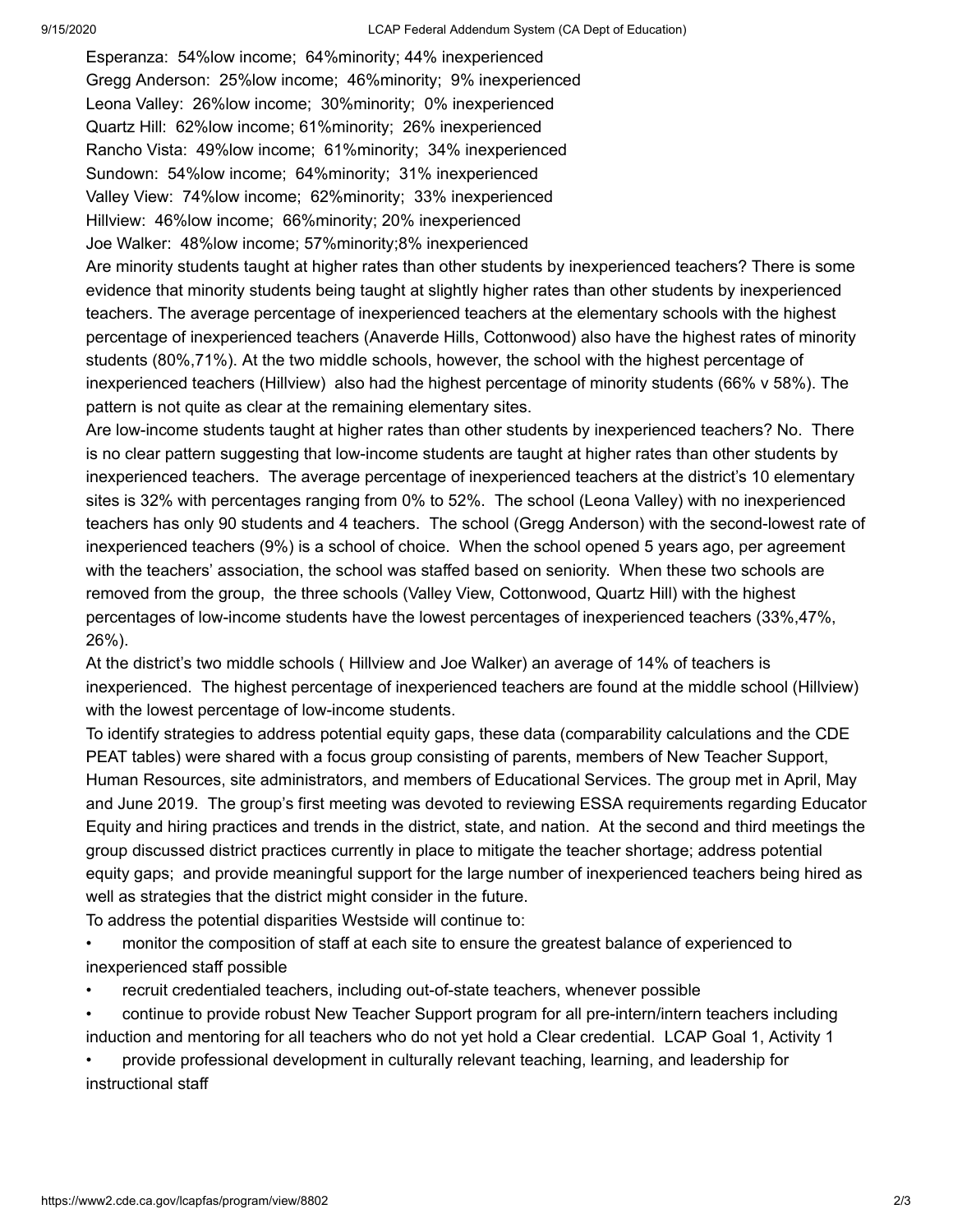#### **APPROVED BY CDE**

### **Title I, Part A, Educator Equity Contact**

Identify the applicable program contact and their contact information in the fields below. The identified program contact will be notified of details related to submission, review, and approval of this section via email.

#### **Contact Name**

Marguerite Johnson

**Contact Phone**

#### **and Optional Extension**

661-722-0716

71139

#### **Contact Email**

ma.johnson@westside.k12.ca.us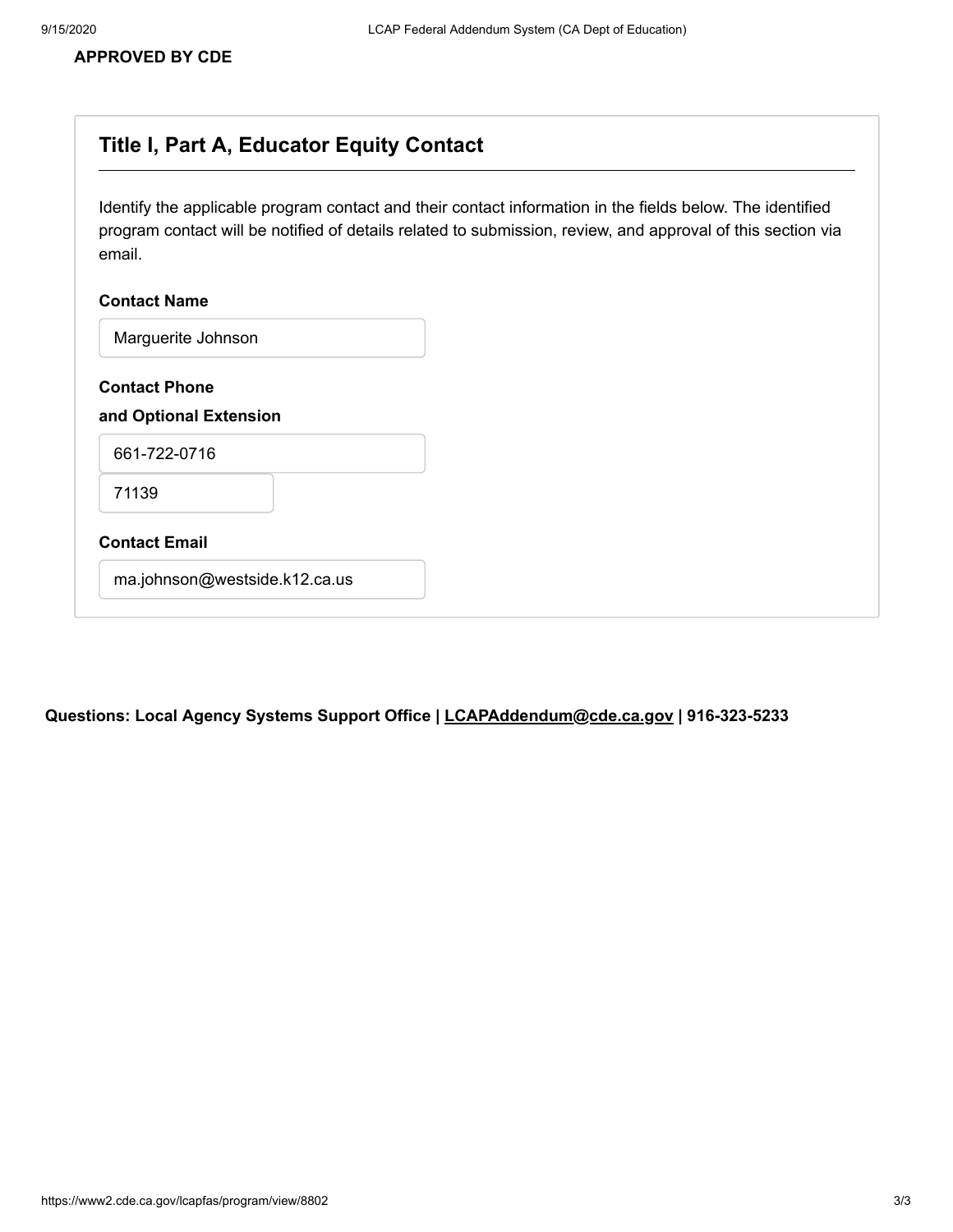# LCAP Federal Addendum System

# Title II, Part A

### **Every Student Succeeds Act (ESSA) Provisions Not Addressed in the LCAP**

For the majority of LEAs, the ESSA provisions identified on this page do not align with state priorities. **Each provision identified on this page must be addressed**, unless the provision is not applicable to the LEA. If the provision is not applicable to the LEA, respond with "N/A".

The CDE emphasizes that the LCAP Federal Addendum should not drive LCAP development. ESSA funds are supplemental to state funds, just as the LCAP Federal Addendum supplements your LCAP. LEAs are encouraged to integrate their ESSA funds into their LCAP development as much as possible to promote strategic planning of all resources; however, this is not a requirement. In reviewing the LCAP Federal Addendum, CDE staff will evaluate the LEA's responses to the ESSA plan provisions. There is no standard length for the responses. LEAs will be asked to clarify insufficient responses during the review process.

To address these provisions, provide a narrative addressing each provision in the appropriate field below:

### **Professional Growth and Improvement**

#### ESSA SECTION 2102(b)(2)(B)

Provide a description of the LEA's systems of professional growth and improvement, such as induction for teachers, principals, or other school leaders and opportunities for building the capacity of teachers and opportunities to develop meaningful teacher leadership.

#### **Response from Westside Union Elementary:**

Westside offers a robust system for new teacher support including 1:1 support, Professional Learning Communities (PLCs), and direct classroom support. New teachers are assigned a mentor or a coach depending upon their credential status. Every new teacher is supported weekly at their site by their mentor or coach with the focus of support being aligned to their goal and individual support plan. Full-time administrators/coaches also support pre-interns and interns based upon the requirements of their university's memorandum of understanding and the requirements of the California Commission on Teacher Credentialing. The pre-intern and intern teachers participate in biweekly professional development based upon the district initiatives as well as their unique developmental needs. Teachers holding a Preliminary credential are supported by teachers on special assignment who serve as full-time Support Providers. Those holding a Preliminary credential attend a series of six professional development opportunities specially designed and aligned with the California Standards for the Teaching Profession (CSTPs). For veteran teachers needing additional support, the Peer Assistance and Review (PAR) program is designed to improve the education of students by providing opportunities for additional training for all teachers.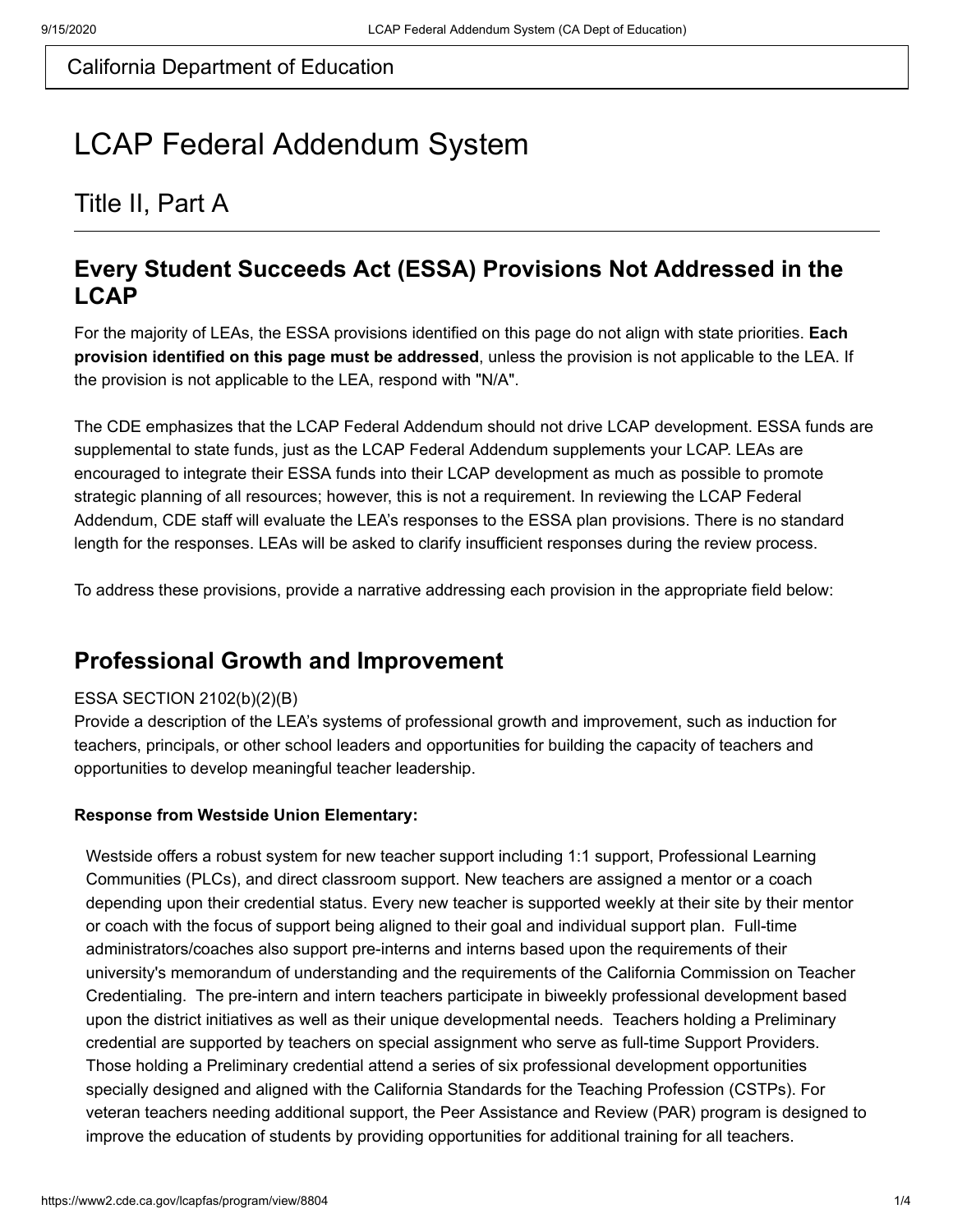Beginning in the 2019-2020 school year the district will offer a Clear Administrative Credential program for new administrators. The two-year program involves 40 hours of coaching and 20 hours of differentiated professional development each year.

Professional learning opportunities are provided through a variety of formats including conference/institute attendance, in-district training delivered by consultants and or district staff members with release time for teachers, staff meetings, and individual and small group coaching. Curriculum Resource Teachers, under the direction of the Director of Curriculum and Instruction, provide much of the individual and small group coaching support. This is especially true in the area of integration of classroom technology tools to support teaching and learning.

During the 2017-2018 school year, the district began developing and supporting a cadre of teacher leaders to serve as instructional coaches in the areas of ELA, Math, Technology, AVID, ELD, and science at the school sites. Our goal is to build a cadre of 20 for each content area, with two teachers representing each site. These site-level teacher instructional leaders will support their colleagues in utilizing instructional strategies that promote equitable access of the district's curricular programs for low income, foster, and English Learner youth. The instructional coaches meet monthly at the district office, have one release date for professional learning at the district per quarter, attend domain related conferences across the state, and gather feedback about instructional initiatives. These leaders conduct grade level professional development sessions as well as facilitate instructional walks. They gather data, solicit teacher feedback, and analyze student work in order to measure levels of implementation and identify areas of instructional need. Feedback forms and surveys are utilized at all teacher lead training. While many districts may find having nearly 100 teachers in leadership positions excessive, we have witnessed firsthand the positive impact of a large group of teachers vested in the transformation of the district.

Instructional administrators meet monthly to share best practices related to areas of instructional focus and leadership for meaningful change in educational systems. All instructional administrators are encouraged to (and supported in) participating in professional learning opportunities to deepen their instructional leadership talents and skills, including the professional academies sponsored by ACSA, the Association of California School Administrators. Our administrators also support teacher leaders in conducting site-based professional learning and grade level team meetings.

#### **APPROVED BY CDE**

# **Prioritizing Funding**

#### ESSA SECTION 2102(b)(2)(C)

Provide a description of how the LEA will prioritize funds to schools served by the agency that are implementing comprehensive support and improvement activities and targeted support and improvement activities under Section 1111(d) and have the highest percentage of children counted under Section 1124(c).

#### **Response from Westside Union Elementary:**

Currently, no Westside schools are implementing comprehensive or targeted support and improvement activities.

With approximately 30% of Westside teachers new to the profession and another 30% eligible to retire, highly effective systems to quickly build teacher capacity to deliver high-quality first instruction while meeting the academic needs of a very diverse population is critical. CAASPP scores for the last four years for SED,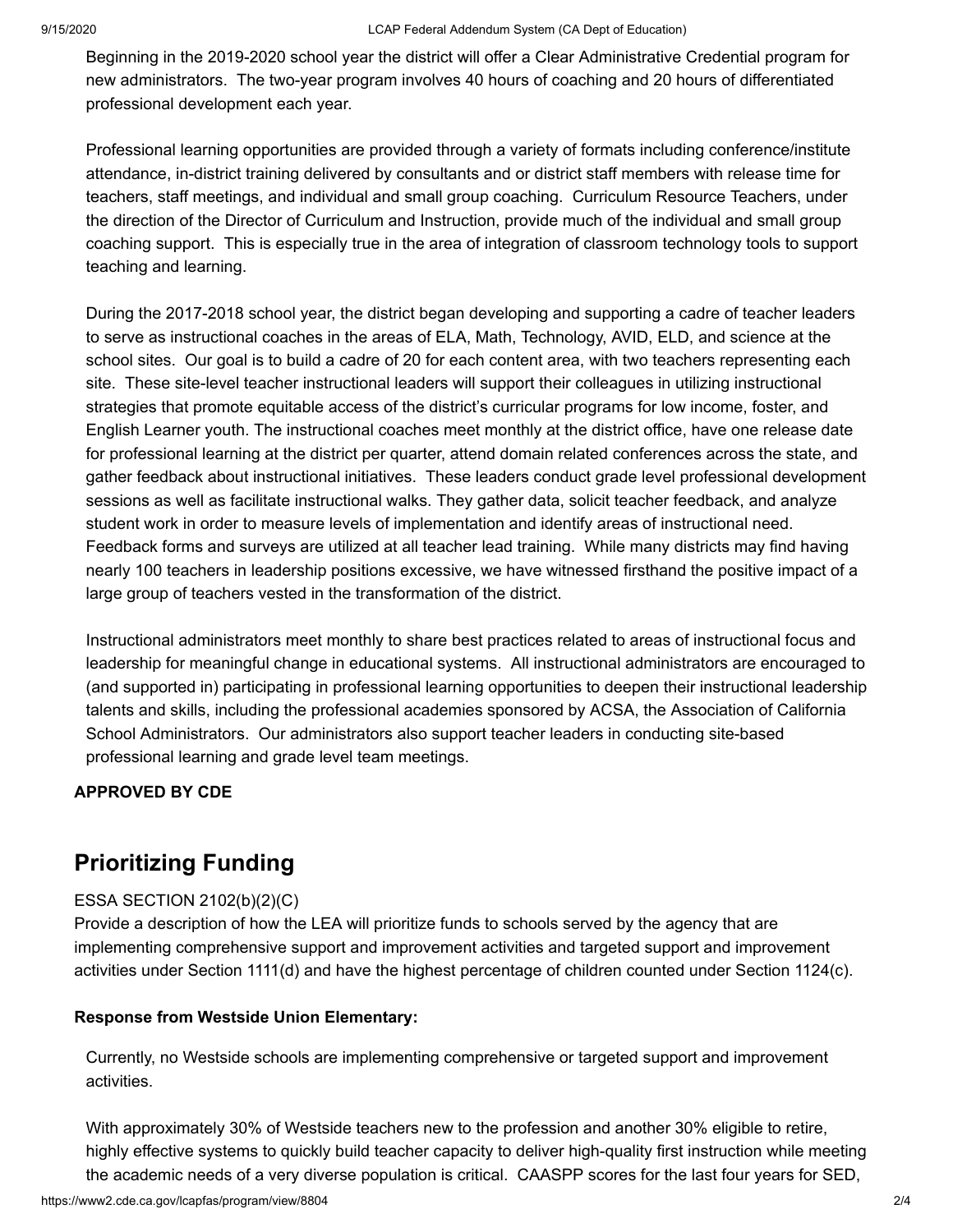Not SED, and English Only students in both ELA and Mathematics have remained stagnant. CAASPP ELA scores have declined steadily for both EL and RFEP students. Additionally, there continues to be a significant achievement gap for our most underserved populations including SED, students with disabilities, EL, foster, and African American populations.

Traditional methods for whole group instruction continue to be ineffective for the broad scope of learners in a grade level classroom. While the district is providing foundations for standards-based instruction, competency-based learning, differentiated instruction, and multi-tiered systems of support, student achievement gains may not be quantifiable until these systems become institutionalized.

Stakeholder groups including leadership teams, instructional coaches, and consultants have consistently identified the need to build teacher capacity in the following areas:

• Use of assessment data, particularly common formative assessment data, to guide and inform instruction.

• Identification of concrete strategies to support conceptual understanding of mathematics for struggling learners as well as strategies to continue the acceleration of advanced mathematics learners • Best practices related to the teaching of reading. Particularly in the areas of early literacy and foundational reading skills; formative assessment, effective intervention strategies.

Support for data team work, facilitated by a consultant from the International Center for Leadership, was provided first at three schools with the highest rates of students not meeting grade-level expectations in ELA and math. Grade level specific data teams meet monthly to identify common learning targets/standards, analysis of common assessments, identification of common instructional strategies, and develop systems for intervention and enrichment. Four more schools will be working with the consultant during the upcoming school year. Factors considered when selecting the next set of schools to participate include the percentage of students not meeting grade level expectations, the poverty rate of the school community, and willingness of staff to engage in the process.

#### **APPROVED BY CDE**

# **Data and Ongoing Consultation to Support Continuous Improvement**

#### ESSA SECTION 2102(b)(2)(D)

Provide a description of how the LEA will use data and ongoing consultation described in Section 2102(b)(3) to continually update and improve activities supported under this part.

#### **Response from Westside Union Elementary:**

The use of formative and summative data to guide programmatic decisions is a key area of growth for Westside. Currently, CAASPP and ELPAC test scores, as well as local assessment data, is maintained in Illuminate, a centralized student information system.

The district has adopted NWEA MAP Growth K-8 as a universal screener and district diagnostic. NWEA MAP Growth assessments will be administered districtwide three times a year. Data will be used to inform classroom instruction at the site level and academic programming at the district level.

Data team work will continue with data teams meeting regularly to identify common learning targets/standards, analyze common assessments, identify common instructional strategies, and develop systems for intervention and enrichment. Some sites will be supported in the work with a consultant from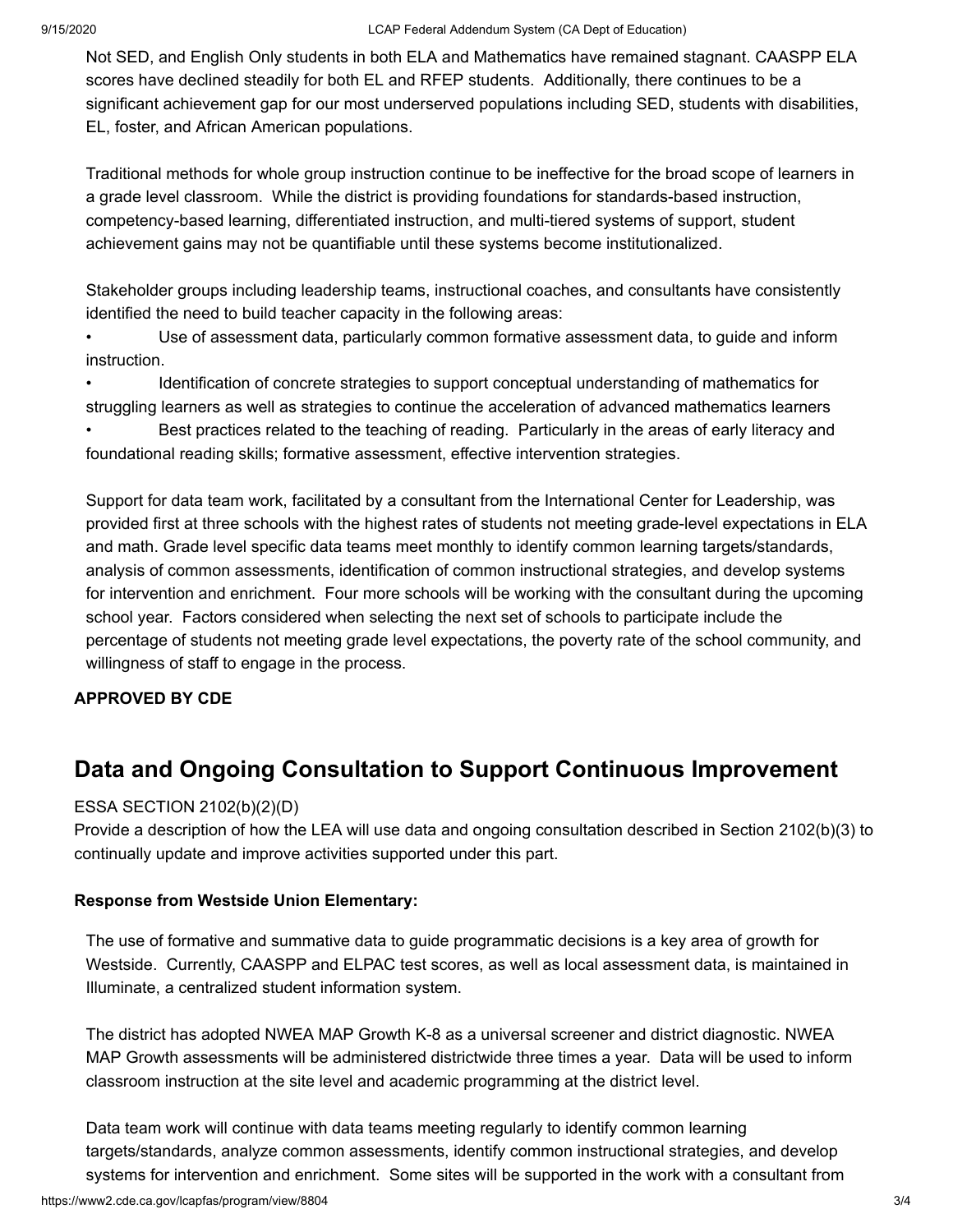the International Center for Leadership; others by Educational Services staff members.

Additionally, New Teacher Support administers two surveys annually to gauge the effectiveness of the support that it provides to the teachers in its programs. Data from these surveys are reviewed by New Teacher Support staff members and stakeholders to make improvements.

#### **APPROVED BY CDE**

| <b>Title II, Part A Contact</b>                |                                                                                                                                                                                                                          |
|------------------------------------------------|--------------------------------------------------------------------------------------------------------------------------------------------------------------------------------------------------------------------------|
| email.                                         | Identify the applicable program contact and their contact information in the fields below. The identified<br>program contact will be notified of details related to submission, review, and approval of this section via |
| <b>Contact Name</b>                            |                                                                                                                                                                                                                          |
| Marguerite Johnson                             |                                                                                                                                                                                                                          |
| <b>Contact Phone</b><br>and Optional Extension |                                                                                                                                                                                                                          |
| 661-722-0716                                   |                                                                                                                                                                                                                          |
| 71139                                          |                                                                                                                                                                                                                          |
| <b>Contact Email</b>                           |                                                                                                                                                                                                                          |
| ma.johnson@westside.k12.ca.us                  |                                                                                                                                                                                                                          |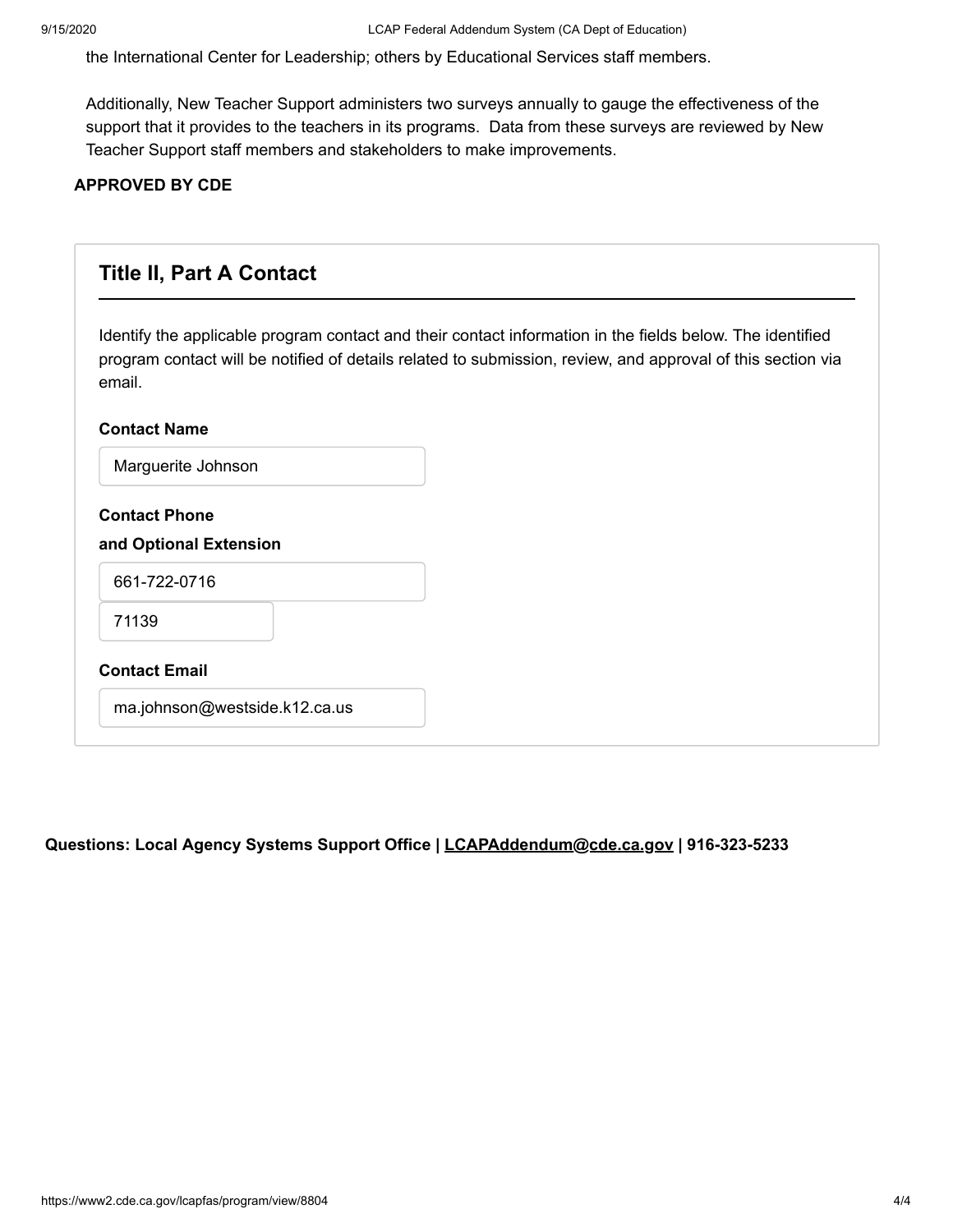# LCAP Federal Addendum System

# Title III, Part A

### **Every Student Succeeds Act (ESSA) Provisions Not Addressed in the LCAP**

For the majority of LEAs, the ESSA provisions identified on this page do not align with state priorities. **Each provision identified on this page must be addressed**, unless the provision is not applicable to the LEA. If the provision is not applicable to the LEA, respond with "N/A".

The CDE emphasizes that the LCAP Federal Addendum should not drive LCAP development. ESSA funds are supplemental to state funds, just as the LCAP Federal Addendum supplements your LCAP. LEAs are encouraged to integrate their ESSA funds into their LCAP development as much as possible to promote strategic planning of all resources; however, this is not a requirement. In reviewing the LCAP Federal Addendum, CDE staff will evaluate the LEA's responses to the ESSA plan provisions. There is no standard length for the responses. LEAs will be asked to clarify insufficient responses during the review process.

To address these provisions, provide a narrative addressing each provision in the appropriate field below:

## **Title III Professional Development**

#### ESSA SECTION 3115(c)(2)

Describe how the eligible entity will provide effective professional development to classroom teachers, principals and other school leaders, administrators, and other school or community-based organizational personnel.

#### **Response from Westside Union Elementary:**

Research-based professional development designed to support the specific language acquisition needs and academic progress of English Learners is provided to teachers, English Learner (EL) Instructional Coaches, administrators, and bilingual assistants. Topics include:

- Adopted Curriculum in all content areas
- Lesson Planning
- CCSS and ELD Standards
- Lesson objectives and language objectives
- Designated and Integrated ELD
- Instructional implications for the English Proficiency Assessment for California (ELPAC)
- Identification of EL students and state assessments, Initial ELPAC and Summative ELPAC
- EL progress monitoring and comprehensive program analysis and needs assessment
- Reclassification procedures and monitoring
- Professional Learning Communities (PLC) and data team protocols
- Language acquisition and additional supports for EL students with disabilities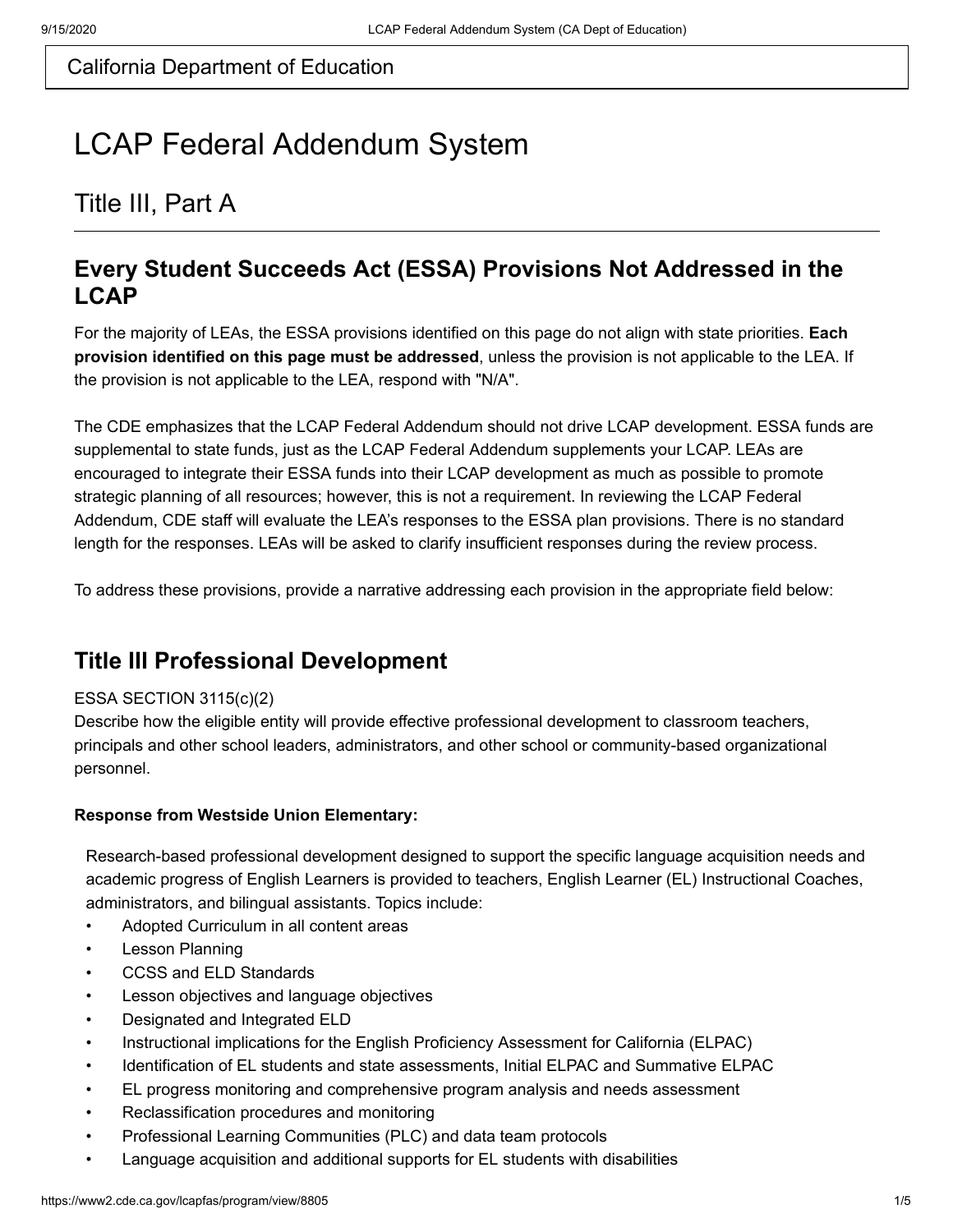- Early literacy and comprehension through the Westside Institute Fisher and Frey workshop
- AVID strategies in all content areas
- Conceptual understanding of Mathematics

A district committee, the English Language Leadership Team (ELLT), meets throughout the year to disseminate program information to school sites. Staff supporting ELs, in addition to the classroom teacher, include EL Instructional Coaches and bilingual assistants. Instructional Coaches assist at sites to address specific needs, coaching, and to share strategies. Bilingual assistants, approximately two for each site, provide additional small group or one-on-one support to EL students within the classroom. Site bilingual assistants also work a portion of their day with parents to both increase parent participation and assist with translation and communication. The regular salaries of staff members are not funded with Title III.

Based on data analysis and needs assessment, there is an achievement gap between the performance of the EL student group and other student groups. As a result of these discrepancies, the district is implementing data teams and Professional Learning Communities (PLCs) at school sites to build sustainable structures in which teachers can analyze student progress and data. The district is working with the International Center for Leadership to implement PLCs in order to build structured collaboration and shared accountability to meet the needs of all students. Additional training has been provided to administrators in the area of PLCs through Solution Tree. This process is assisting the district with systems of equity, creation of formative assessments, data and program analysis, and alignment of intervention programs. This work, addressed in Goal 1 of the LCAP, is funded with other district funds, not Title III.

Title III- funded supplemental professional development for teachers includes ELD integrated and designated strategies that enhance and promote the student's use of language. The additional training increases the knowledge of teachers in language acquisition and student engagement. Discussions of these additional strategies include targeted interventions for EL students which are infused in the collaborative conversations within data teams, noted above. Student achievement is analyzed and targeted interventions for re-teaching and/or strategies to address scaffolding are put in place by the classroom teachers. This professional development enhances the ongoing work, which is district funded professional development. This work is addressed in Goal 2 of the LCAP.

District analysis also demonstrates a need to address the reclassification rates of Long-term English Learners (LTELs). Therefore, supplemental training for Long-Term English Learners will be implemented in the 2019-2020 school year as well. Targeted supports will be in place for the middle school staff to infuse strategies and scaffolds to support academic achievement in content areas, specifically vocabulary, for ELs. Supports will be monitored by the administrator to ensure implementation over time, and grade level teams will continue to meet in collaborative learning groups. This work, also, is addressed in Goal 2 of the LCAP.

#### **APPROVED BY CDE**

## **Enhanced Instructional Opportunities**

#### ESSA SECTIONS 3115(e)(1) and 3116

Describe how the eligible entity will provide enhanced instructional opportunities for immigrant children and youth.

#### **Response from Westside Union Elementary:**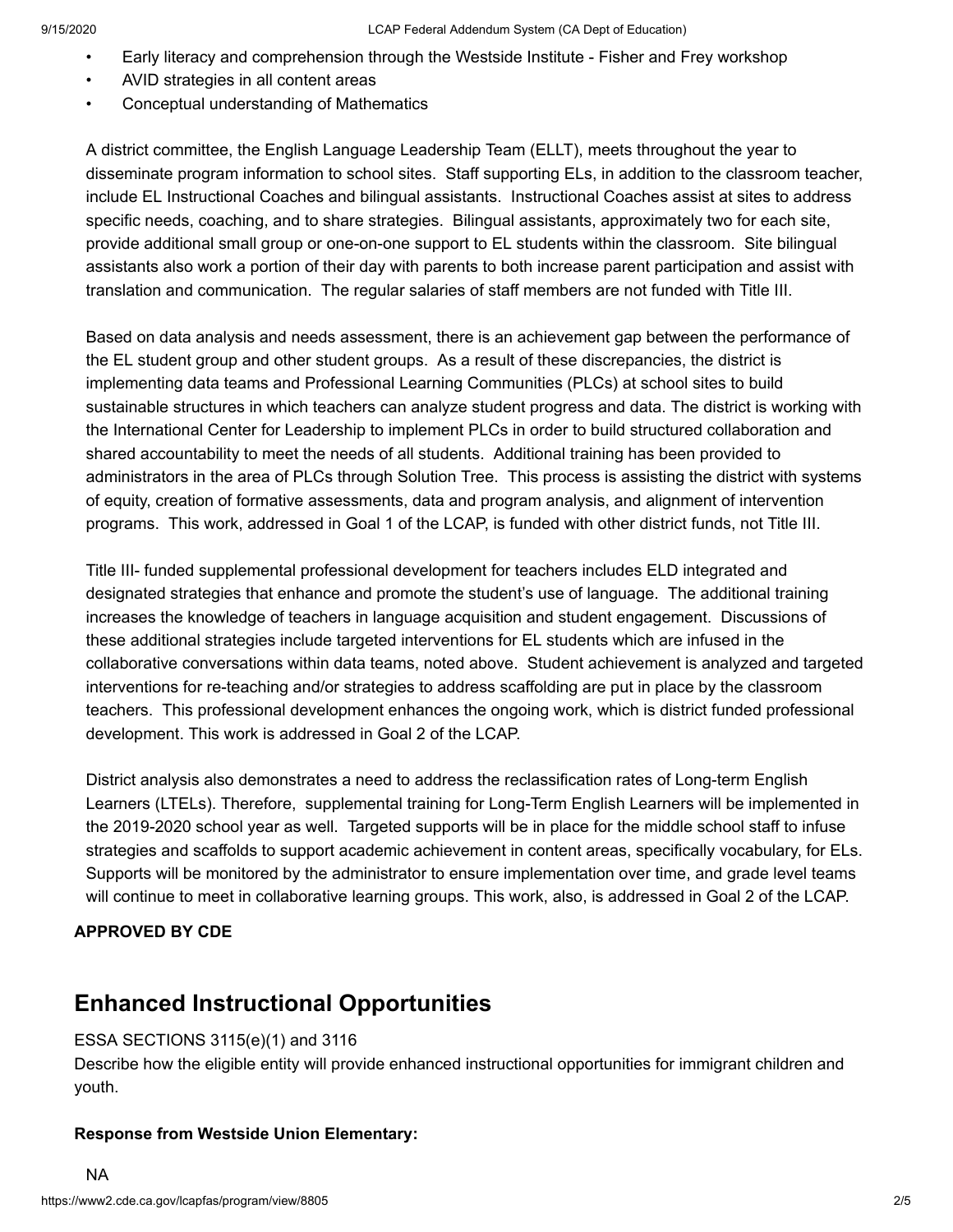#### **APPROVED BY CDE**

### **Title III Programs and Activities**

#### ESSA SECTION 3116(b)(1)

Describe the effective programs and activities, including language instruction educational programs, proposed to be developed, implemented, and administered under the subgrant that will help English learners increase their English language proficiency and meet the challenging State academic standards.

#### **Response from Westside Union Elementary:**

The District has approximately 600 English Learners (6.3%), of which most of the students speak Spanish as their primary language. Other languages spoken in the district include Korean, Mandarin, Tagalog, Italian, Russian, and others. Ongoing consultation with families of English Learners takes place during ELAC and DELAC meetings as well as at the Superintendent's Advisory, which includes a DELAC representative. Programs and services are discussed at these sessions and stakeholders have opportunities to provide feedback and suggestions. For example, at one meeting, groups of parents engaged in collaborative learning and worked through a project design model to build a tower, which emulated student learning in science within the classroom.

Parent input is reviewed during the revision process of the LCAP and the Federal Addendum to assist in meeting the specific needs of English Learners. Additionally, needs identified through the ongoing program monitoring system and needs assessment, are topics of discussion with stakeholders. A systematic layering of services is outlined within the LCAP and includes Actions funded first with LCFF Base Grant, Supplemental Grant (equitable services addressing unduplicated student groups), and additional services funded with Title III.

To strategically increase English language proficiency and academic success of English Learners, the District will continue to implement programs and services outlined in the EL Master Plan and the LCAP. The programs and services outlined in the District Master Plan describe the framework of instruction and supports for English Learners. The Comprehensive English Learner program includes Structured English Immersion, English Language Development both Integrated and Designated, in conjunction with the ELD/ELA Standards. The District, as described in the Title III Professional Development section, is in the process of implementing Professional Learning Communities/data teams, across school sites to support planning, development of assessments both formative and summative, analysis of student results, lesson planning, strategic interventions and engagement strategies, and system alignment. Additionally, four school sites in 2019-2020, will be working with their site leadership team to align practices through the Multi-Tiered Systems of Support model.

Some of the additional supports funded with Supplemental Grant to provide access and equitable services include bilingual assistants within the classroom to facilitate on-the-spot language support in content areas, routine online screening assessments on NWEA to provide data for targeted intervention, and online support for newcomers through access to Rosetta Stone. Other Actions support the option of a zero-period class in the middle school to open additional sections within an EL student's schedule. Parent outreach includes a parent English Literacy Program, which involves access to Rosetta Stone and collaborative group lessons.

https://www2.cde.ca.gov/lcapfas/program/view/8805 3/5 The District is committed to providing additional supports for English Learners to further enhance programs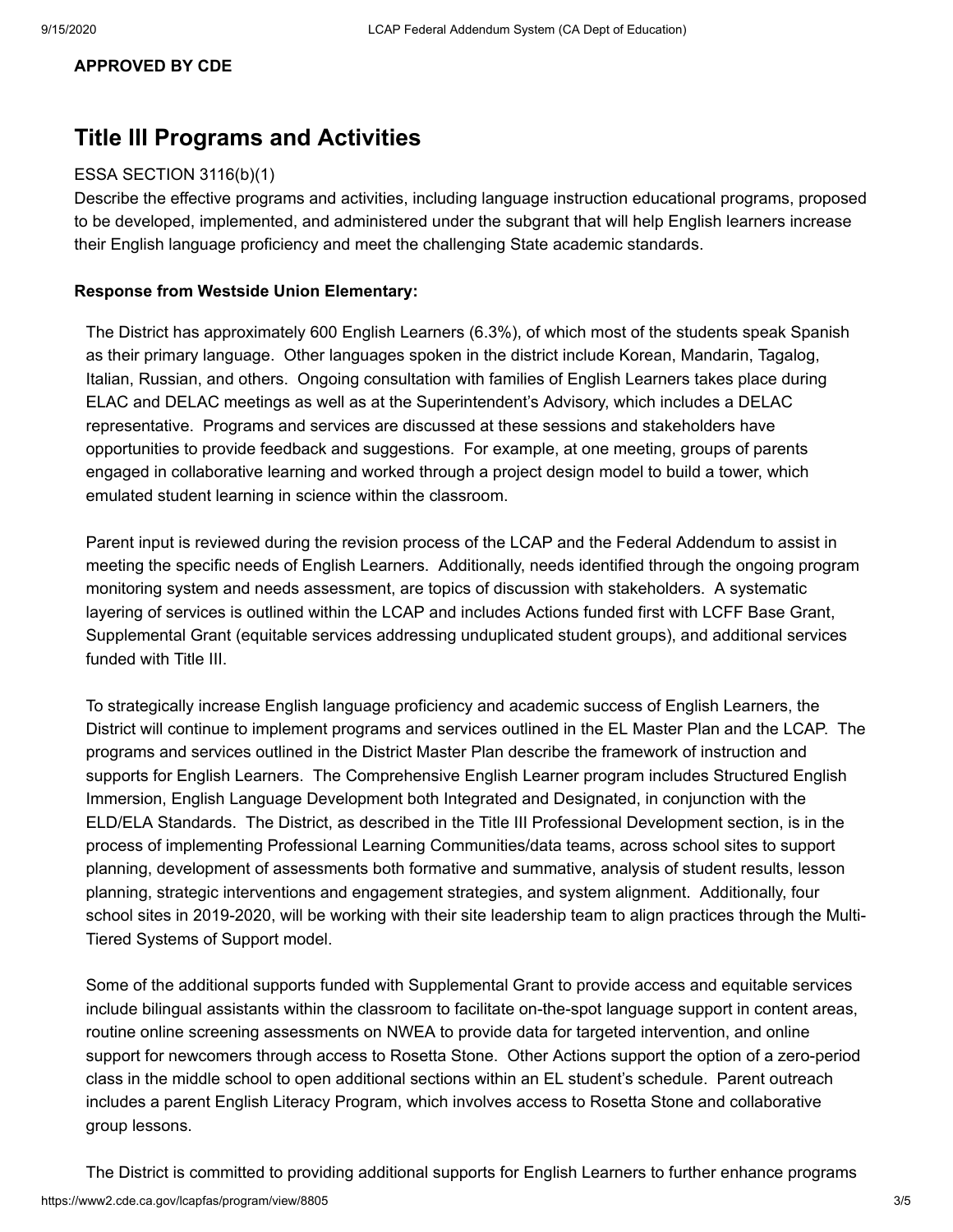and opportunities to increase ELD and mastery of the State Standards. Supplemental activities and services funded with Title III for the 2019-2020 school year will include:

? Additional language acquisition and content intervention support through tutoring services. Staff involved may include both classified and/or certificated. Services, specific to language acquisition and content curriculum support, will assist students with individualized instruction beyond the school day. The need for this Action is noted in the annual needs assessment and is an activity suggested by parent stakeholders at DELAC meetings.

? Interactive EL learner kits are provided over the summer to provide additional learning opportunities at home. The interactive kits involve games, writing, and language lessons intended for families to play together. As a priority to support building the capacity of parents in the content curriculum, the learning kits both provide ongoing language and academic support for students and assist in families learning the curriculum. The learning kits were discussed as an item with parent stakeholders. An additional survey to parents will be in place to assess this Action in the fall.

? Cultural and/or literacy groups, such as Latino Literacy, are in place at elementary school sites. The program is supported with dual language books for parents to take home and read with their children. This additional program builds family literacy opportunities and exposes students to both their primary language and English. Additional outcomes for this Action include families building a network of support at the school site and increased parent participation. Parent groups meet weekly September through May and have been in place for several years. Qualitative stakeholder input demonstrates that this program continues to be a valuable service.

### **APPROVED BY CDE**

### **English Proficiency and Academic Achievement**

#### ESSA SECTION 3116(b)(2)(A-B)

Describe how the eligible entity will ensure that elementary schools and secondary schools receiving funds under Subpart 1 assist English learners in:

- A. achieving English proficiency based on the State's English language proficiency assessment under Section 1111(b)(2)(G), consistent with the State's long-term goals, as described in Section 1111(c)(4)(A) (ii); and
- B. meeting the challenging State academic standards.

#### **Response from Westside Union Elementary:**

Within this section, the only activity funded with Title III funds includes supplemental professional development for EL Instructional Coaches, noted in paragraph two. This professional development for Instructional Coaches will address specific EL strategies to enhance targeted support for the work of data teams across the district. The EL Instructional Coaches work within the grade level data teams. This professional development is above and beyond training funded with LCFF, Federal, or local funds. All other services addressed in this section are funded with state funds.

#### **APPROVED BY CDE**

### **Title III, Part A Contact**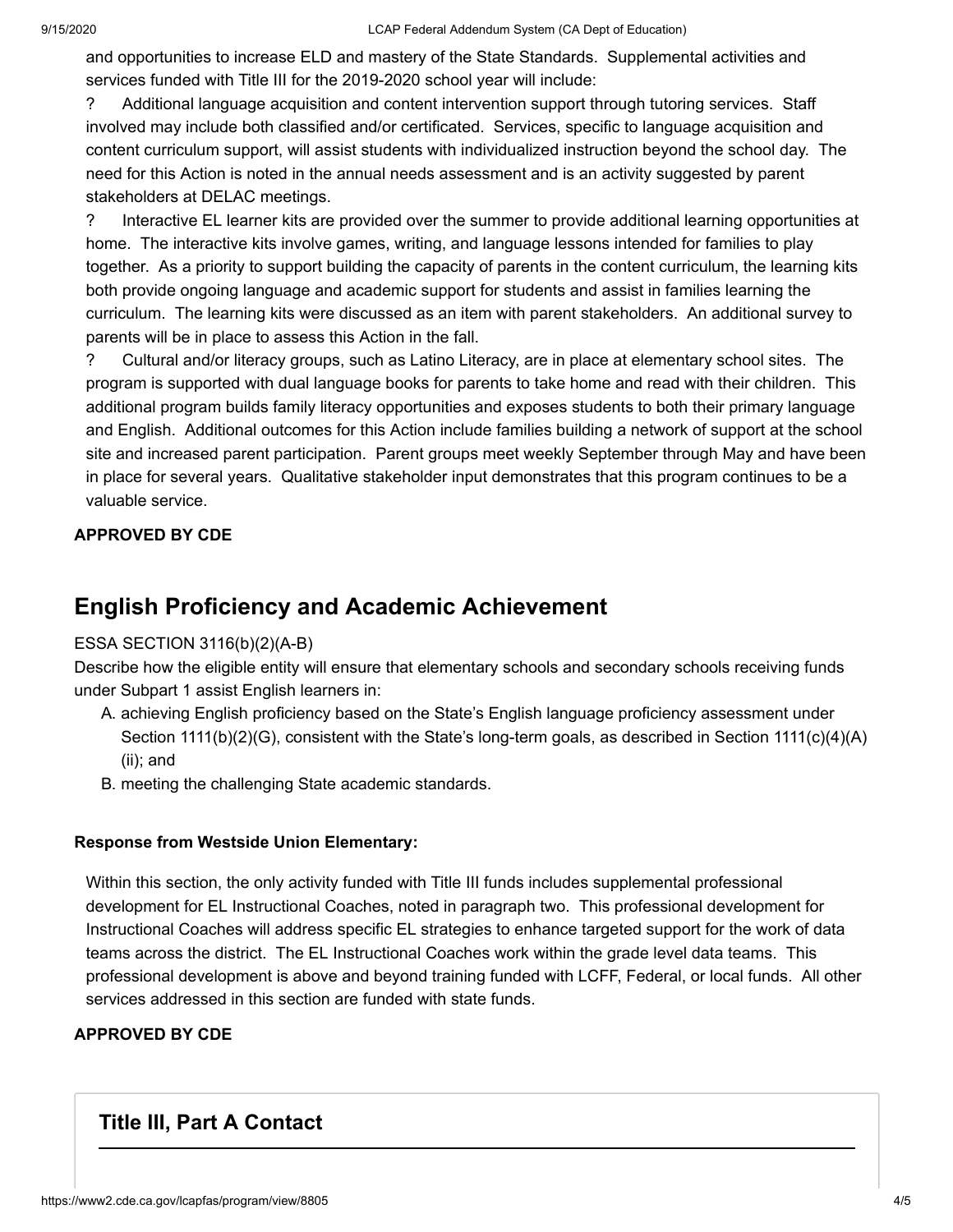Identify the applicable program contact and their contact information in the fields below. The identified program contact will be notified of details related to submission, review, and approval of this section via email.

| <b>Contact Name</b>                            |  |
|------------------------------------------------|--|
| Kristin Gellinck-Frye                          |  |
| <b>Contact Phone</b><br>and Optional Extension |  |
| 661-722-0716                                   |  |
| 75305                                          |  |
| <b>Contact Email</b>                           |  |
| k.gellinck-frye@westside.k12.ca.us             |  |
|                                                |  |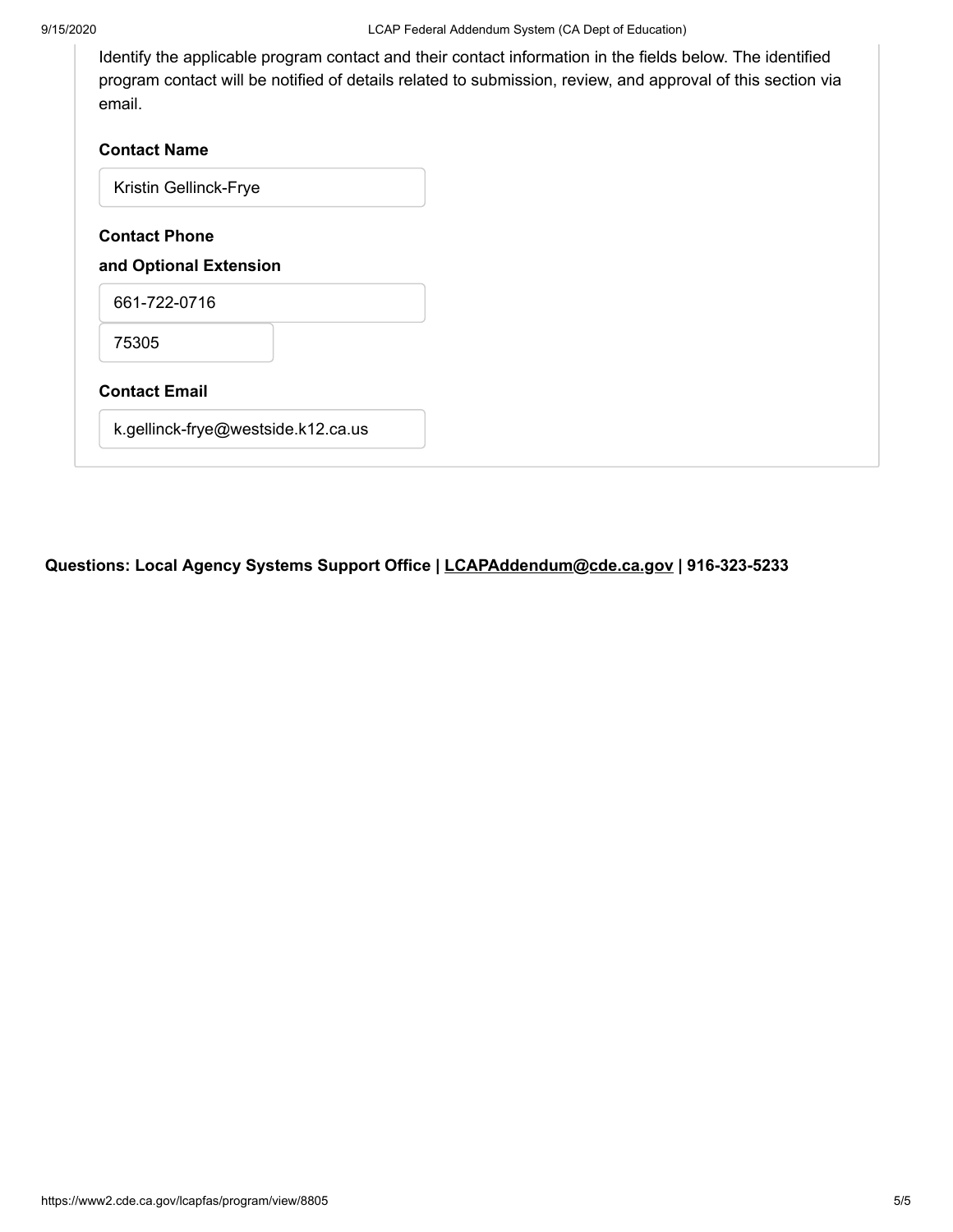# LCAP Federal Addendum System

# Title IV, Part A

### **Every Student Succeeds Act (ESSA) Provisions Not Addressed in the LCAP**

For the majority of LEAs, the ESSA provisions identified on this page do not align with state priorities. **Each provision identified on this page must be addressed**, unless the provision is not applicable to the LEA. If the provision is not applicable to the LEA, respond with "N/A".

The CDE emphasizes that the LCAP Federal Addendum should not drive LCAP development. ESSA funds are supplemental to state funds, just as the LCAP Federal Addendum supplements your LCAP. LEAs are encouraged to integrate their ESSA funds into their LCAP development as much as possible to promote strategic planning of all resources; however, this is not a requirement. In reviewing the LCAP Federal Addendum, CDE staff will evaluate the LEA's responses to the ESSA plan provisions. There is no standard length for the responses. LEAs will be asked to clarify insufficient responses during the review process.

To address these provisions, provide a narrative addressing each provision in the appropriate field below:

# **Title IV, Part A Activities and Programs**

#### ESSA SECTION 4106(e)(1)

Describe the activities and programming that the LEA, or consortium of such agencies, will carry out under Subpart 1, including a description of:

- A. any partnership with an institution of higher education, business, nonprofit organization, communitybased organization, or other public or private entity with a demonstrated record of success in implementing activities under this subpart;
- B. if applicable, how funds will be used for activities related to supporting well-rounded education under Section 4107;
- C. if applicable, how funds will be used for activities related to supporting safe and healthy students under Section 4108;
- D. if applicable, how funds will be used for activities related to supporting the effective use of technology in schools under Section 4109; and
- E. the program objectives and intended outcomes for activities under Subpart 1, and how the LEA, or consortium of such agencies, will periodically evaluate the effectiveness of the activities carried out under this section based on such objectives and outcomes.

#### **Response from Westside Union Elementary:**

WUSD is engaged in several partnerships that enrich and enhance our students' educational experiences. Staff members collaborate regularly with a variety of community agencies that provide support for our students and families including the Department of Children and Family Services, Department of Mental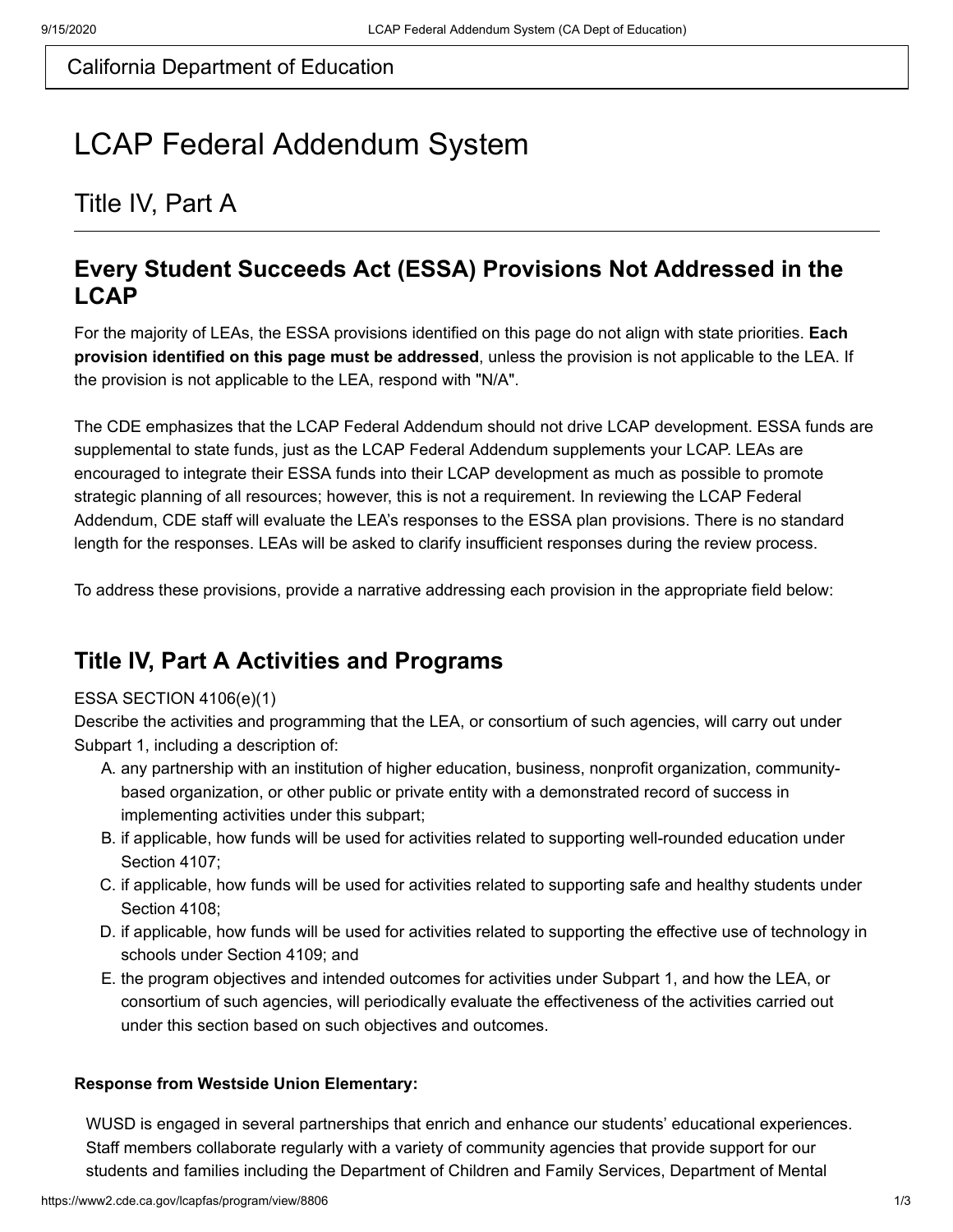Health, the Antelope Valley Collaborative for Foster Youth, the Antelope Valley SELPA, and approximately 10 community agencies that provide school-based mental health support. Collaboration with these agencies facilitates the district's ability to support safe and healthy students (Section 4108). Additionally, Administrative Services, Information Technology staff members meet monthly with colleagues throughout the Antelope Valley as part of the local CETPA (California Educational Technology Professionals Association) chapter, providing counsel and support in the area of effective use of technology (Section 4109). WUSD's STEM and STEAM programs, just two examples of components of the well-rounded educational experience afforded our students, are highly regarded throughout the Antelope Valley. Due in no small part to continuing partnerships with Antelope Valley College, California State University, Bakersfield, Edwards Air Force Base and members of the local aerospace community (i.e. Northrop Grumman, Lockheed Martin, and Virgin Galactic). During the 2018-2019 school year, the district entered into a partnership with the Los Angeles Arts Ed Collective, developing the district's first Strategic Arts Education Plan. In addition to the community partnerships described above, staff, students, parents, and community members were consulted regarding the development of the district's Title IV plan. Input was sought from the Superintendent's Advisory and District English Learner Advisory Council (DELAC). The Superintendent's Advisory consists of parent representatives from each site from each of the unduplicated pupil groups, PTA and SSC presidents. The group meets monthly. DELAC consists of parents of English Learners and parents and community members interested in English Learner programs. Input regarding the use of Title IV was sought at the January and February 2019 meetings. The proposed Plan was shared in May 2019. In February, March, and April 2019, Educational Services staff members conducted student focus groups consisting of 20-25 students from grades 4 – 8 at each school site to solicit feedback regarding district programs and services. Input from the Classified Employees Association (CSEA) was gathered in February 2019 and the Westside Union Teachers' Association in May 2019. Data from the California Healthy Kids School Climate, School Staff, and School Parent Surveys that were administered in January 2019 to students (grades 5 –8), staff, and parents at all sites were also used to inform the development of the Plan. After a review of needs assessment data collected at the site and district levels and consultation with stakeholder groups, it has been decided that Title IV funding will be used to support the following activities: Well-rounded education ·Activity 1- 30%- \$20,043 Improve students' access to fiction and non-fiction materials, including the arts, science, technology, engineering, mathematics, American history, civics, economics, geography, government education, and environmental education by providing funding for print and digital resources for school libraries (allocating funding on a per-pupil basis) ·Activity 2-30%- \$20,043 Increase student access to the visual and performing arts by providing support for the implementation of the district's Strategic Arts Integration Plan. Funding to support professional development for staff members and art supplies for visual art showcases. Safe and Healthy Students ·Activity 3-20%-\$13,362 Develop relationship-building skills to help improve safety through the recognition and prevention of coercion, violence, or abuse; and to promote community and parent involvement in schools by providing funding for anti-bullying programs and activities, including the district's Great Kindness Challenge. Effective Use of Technology ·Activity 4-20%- \$13,362 Provide high-quality professional development for educators, school leaders, and administrators to personalize learning and improve academic achievement for students not meeting grade-level expectations by delivering specialized or rigorous academic courses and curricula using technology, including digital learning technologies and assistive technology. The effectiveness of these activities will be evaluated using data from the district and site comprehensive needs assessments (Activities 1, 2,3) including the arts integration needs assessment; data from the California Healthy Kids Survey that is administered annually to students in grades 5 -8 (Activity 3); library circulation data (Activity 1); and review of NWEA Map Growth and CAASPP data for students of staff members participating in Activity 4.

#### **APPROVED BY CDE**